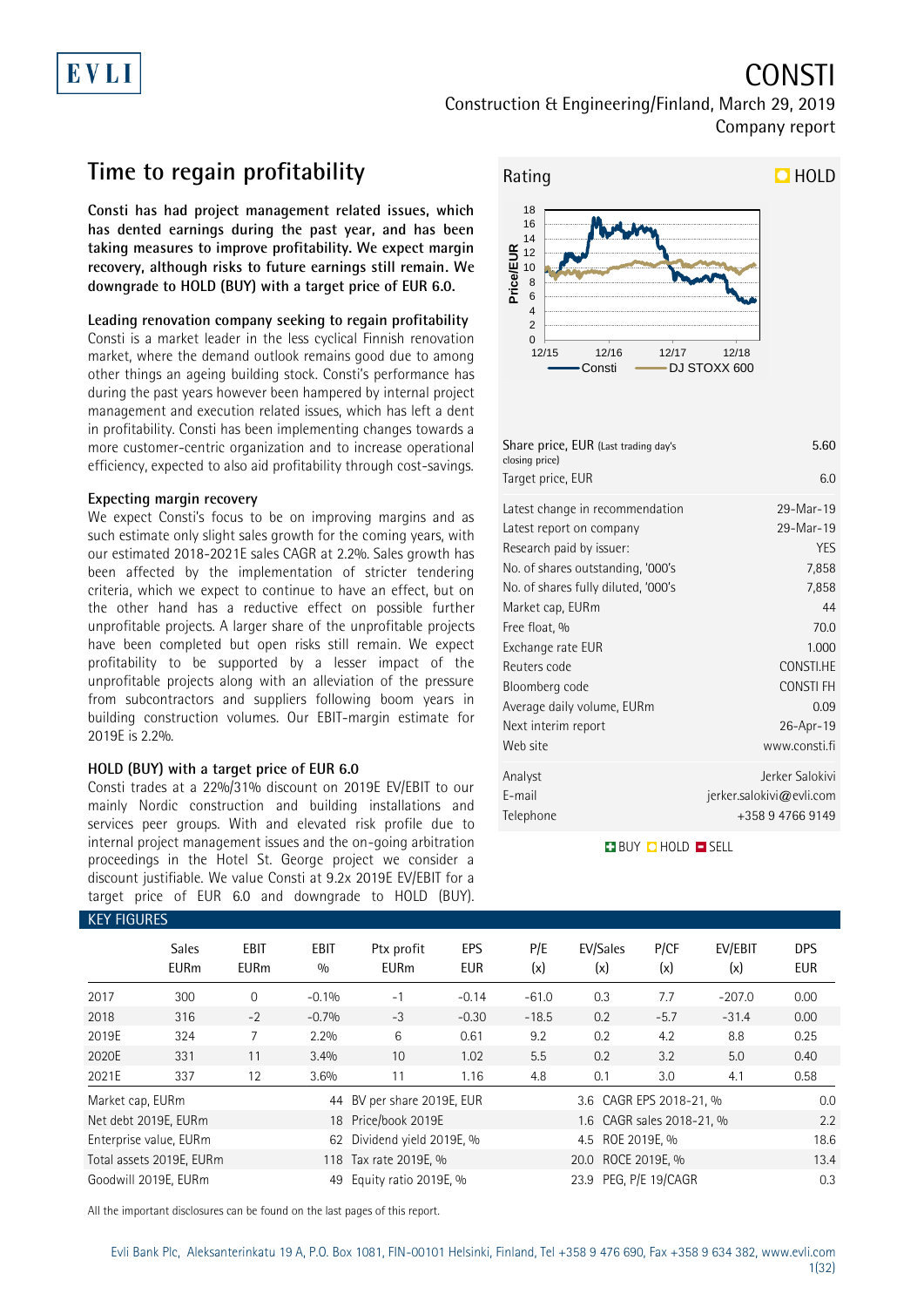

-

## **CONSTI** Construction & Engineering/Finland, March 29, 2019 Company report

## **Investment summary**

| Market leader in the<br>Finnish renovation market         | Consti is a market leader in the Finnish renovation market and it has a wide offering in<br>renovation construction, supporting its competitiveness against large Nordic players and<br>especially the smaller niche players. Renovation is an industry with low barriers to entry,<br>which typically keeps competition rather tough and margins low. However, the<br>renovation sector is less cyclical compared to the new building sector, which lowers the<br>risk profile in the renovation market. The renovation volumes are expected to grow at a<br>CAGR of 1.7% during 2018-2021E <sup>1</sup> .                                                                                                                                                                                                                                                                            |
|-----------------------------------------------------------|----------------------------------------------------------------------------------------------------------------------------------------------------------------------------------------------------------------------------------------------------------------------------------------------------------------------------------------------------------------------------------------------------------------------------------------------------------------------------------------------------------------------------------------------------------------------------------------------------------------------------------------------------------------------------------------------------------------------------------------------------------------------------------------------------------------------------------------------------------------------------------------|
| Project management key<br>to success                      | Project management is a key for good profitability in the renovation sector, where<br>typical sources of competitive edge like brand and distribution are less significant. The<br>project-business generated some 87% of the company's total net sales in 2018, with the<br>services business accounting for the rest. 2017-2018 proved to show the importance of<br>good project management and execution, as the earnings in particular during 2018 were<br>impacted by a few unprofitable projects, resulting in an EBIT-margin of -0.7%.                                                                                                                                                                                                                                                                                                                                          |
| Ambitious financial targets                               | Consti is targeting 10% annual sales growth and an adjusted EBIT-margin exceeding 5%,<br>which in our view considering recent performance remains challenging. Focus in the<br>coming years will in our view be on improving profitability, which we expect to restrict<br>sales growth. The sales growth target has previously been achieved through bolt-on<br>acquisitions but the current share price and financing situation in our view restricts M&A<br>activity and we do not expect acquisitions in the near-term. The profitability target has<br>yet to be achieved and would in our view above all require improvements in project<br>management and execution.                                                                                                                                                                                                            |
| Expect slight growth and<br>notable margin<br>improvement | We expect sales growth to be limited and estimate a sales CAGR of 2.2% during 2018-<br>2021E, slightly above the expected market growth. We expect a focus on improving<br>profitability to slow down growth along with already adopted stricter bidding criteria, in<br>particular within pipeline renovations. Although the order backlog in 04/2018 was on<br>par with the comparison period, Consti's management still expects more activity in 2019,<br>which is supported by the significant orders signed during 01/2019. We expect Consti's<br>profitability to improve in 2019 and estimate an EBIT-margin of 2.2% in 2019E.<br>Profitability will be aided by the finishing of unprofitable projects, although we remain<br>somewhat conservative to profitability development, as a few of the projects are still on-<br>going and risks for further exceeding costs exist. |
| Main risks in the<br>investment case                      | The main risks in our view are internal risks, relating to on-going projects. Some of the<br>projects that have burdened profitability are still on-going and may result in further<br>negative impacts on margins. Project management issues may also arise in other<br>projects. Consti is also involved in the arbitration proceeding relating to the Hotel St.<br>George project, which depending on the final ruling may have a negative impact on<br>future cash flows. External risks in our view relate to new building construction, as<br>volume declines after several boom years may lead to construction companies seeking to<br>expand positions in the renovation market.                                                                                                                                                                                               |
| HOLD (BUY) with a target<br>price of EUR 6.0              | Consti trades at a 22%/31% discount on 2019E EV/EBIT to our mainly Nordic<br>construction and building installations and services peer groups. Although we consider<br>that the less cyclical renovation sector and a favourable demand outlook would warrant<br>valuation closer to the construction companies, Consti's risk profile has been elevated<br>due to internal project management issues and the on-going arbitration proceedings in<br>the Hotel St. George project. As such we consider a discount justifiable. We value Consti<br>at 9.2x 2019E EV/EBIT for a target price of EUR 6.0 and downgrade to HOLD (BUY).                                                                                                                                                                                                                                                     |

<sup>&</sup>lt;sup>1</sup> Source: Euroconstruct, The Confederation of Finnish Construction Industries (via Consti)

Evli Bank Plc, Aleksanterinkatu 19 A, P.O. Box 1081, FIN-00101 Helsinki, Finland, Tel +358 9 476 690, Fax +358 9 634 382, [www.evli.com](http://www.evli.com/) 2(32)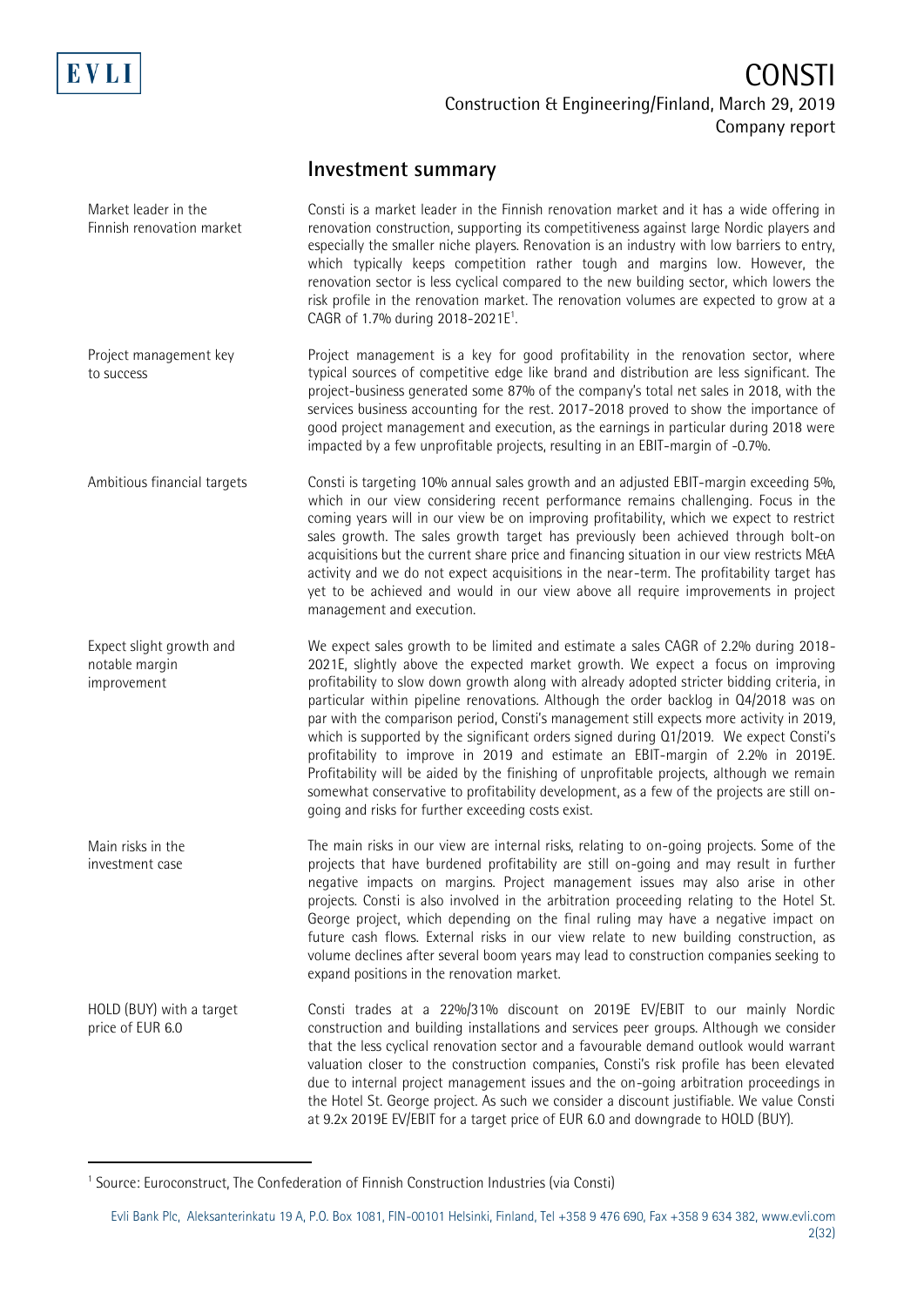

#### **Company overview**

Leading renovation and technical services company in Finland

Rapid acquisition driven growth phase slowed down as focus shifted towards margin improvement

Consti is one of the leading renovation and technical service companies in Finland. Consti has a comprehensive service offering covering residential pipeline renovation, renovation contracting, building facade repair and maintenance, and other renovation and technical services for demanding residential and non-residential properties. Consti was established in 2008 and listed on the Helsinki stock exchange in 2015. Consti has some 1,050 employees.

Consti has a history of acquisition driven growth. Consti has since 2008 carried out over 20 acquisitions. Through the acquisitions Consti has grown both in size and broadness of offering, with an aim to be part of a larger share of the renovation value chain, spanning from the planning phase to maintenance services after project completion. Consti has sought further growth both geographically, focusing on growth centres in Finland, and through its offering, within for instance service and certain specialty renovation markets. Focus in the past years has shifted to improving profitability, as margins have tumbled due to project management and execution related issues.

#### Figure 1: Consti's sales split by region, segment and customers (2018)



Source: Consti

Nearly 80% of sales from Helsinki & Uusimaa region

Building Facades largest segment with 40% of 2018 sales

Real estate investors the largest customer sector

Geographically Consti has focused operations on the Helsinki & Uusimaa region, representing 77% of the company's sales in 2018. The second largest market region is Tampere & Pirkanmaa, representing 13% of sales. Renovation activity in the regions has been favourable due to large building stocks and migration development. Other main operating cities for Consti are Turku, Lahti and Oulu. Consti has sought to expand its geographical presence (mainly Finnish growth centers) and also improve its market share in more specialized market segments.

40% of Consti's sales in 2018 were generated by the Building Facades segment, having seen growth of 15.4% during 2018 from volume growth in the housing repair business included in the segment. Growth in Renovation Contracting amounted to 13.0%, supported by acquisitions and growth in the Greater Helsinki area. Sales in Technical Building Services saw a decrease of 6.2% due to reorganisation of the business areas and stricter bidding principles in pipeline renovation services.

Sales by customer type can vary significantly any given year, with real estate investors being the largest customer group in 2018 at 33% of sales (17% in 2017, depending on demand and projects selected. The overall project portfolio is relatively diverse, with a handful of major projects and hundreds of smaller projects.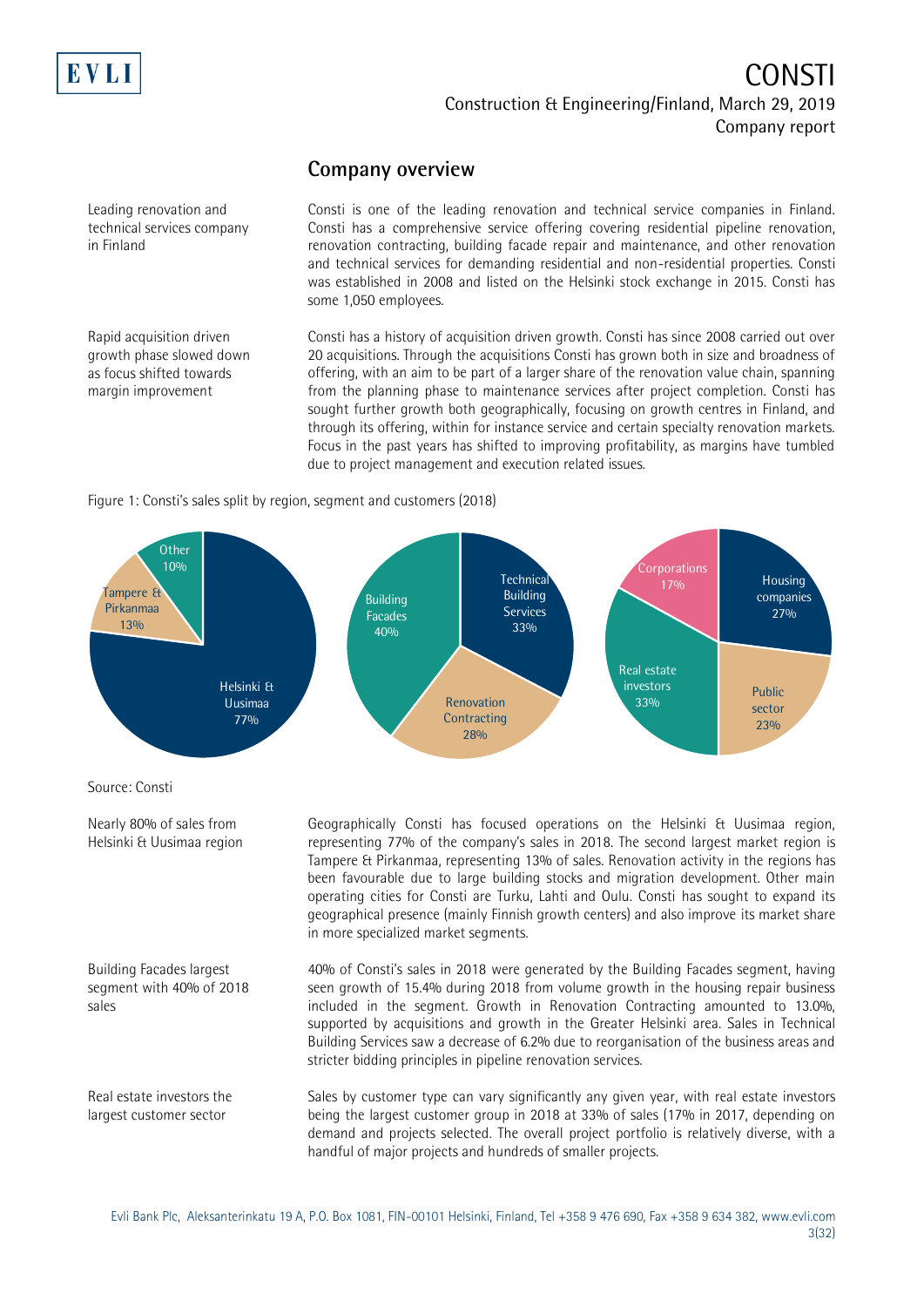

#### **Segment overview**

Technical Building Services largest segment

Consti had three different segments up until the 18.2.2019: Technical Building Services, Renovation Contracting and Building Facades. Building Facades focus mainly on residential renovation, while Renovation Contracting operates in the non-residential renovation market. The Technical Building Services segment provides services both in the residential sector (pipeline renovation services) and the non-residential sector (technical installations and services). Service business is reported within segments. The project business generated 87% of the net sales and service business 13% of the sales in 2018. According to Consti's management, the service business has been more profitable than the project business.

#### Figure 2: Segment overview (up until 18.2.2019)



Building Facades and Renovation Contracting on a growth track

In recent years, the Building Facades and Renovation Contracting segments have grown the fastest. In our view, Building Facades has faced less competition especially from large Nordic construction and Building installations and service companies, which along with a good demand situation has supported growth and margins. In Renovation Contracting, the company has grown strongly, mainly driven by good demand in the Helsinki and Uusimaa region and in the Tampere region. Technical Building Services has seen growth declines due to reorganization of the segment and stricter project criteria.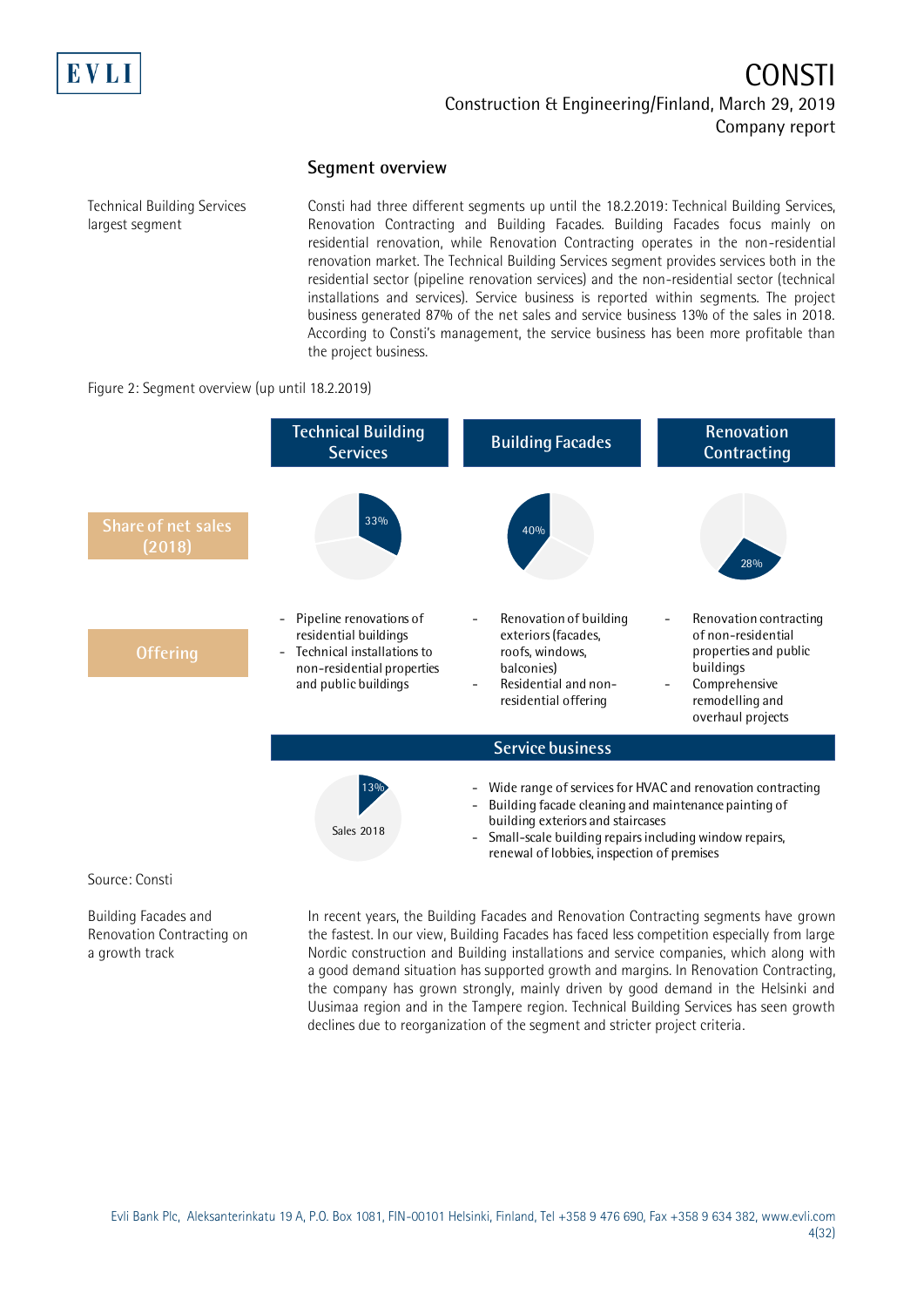

New customer-centric organization structure

Consti has renewed its organizational structure and business areas, with the new reporting structure effective as of the 18.2.2019 and to be implemented from the Q1/2019 interim report onwards. The new organization structure consists of four operating segments and is designed to be more customer-centric, with each business area being able to provide the needed services for the customer group in question and the Technical Building Services supporting the other three operating segments.





Source: Consti, Evli Research

New customer-centric organization structure Under the new organizational structure the Building Facades and Renovation contracting segments along with the pipeline renovation business previously included in Technical Building Services will be transferred to a new business area Consti Renovation. The renovation services will be re-grouped into three operating segments in accordance with the customer groups: Housing Companies, Corporations, and Public Sector. The former Technical Building Services segment, excluding the pipeline renovations business, will make up the fourth operating segment Building Technology. The new organizational structure will further feature common support functions, as under the previous organizational structure the business segments have support functions of their own.



Figure 4: Sales split by operating segment under the new organizational structure (2018)

Source: Consti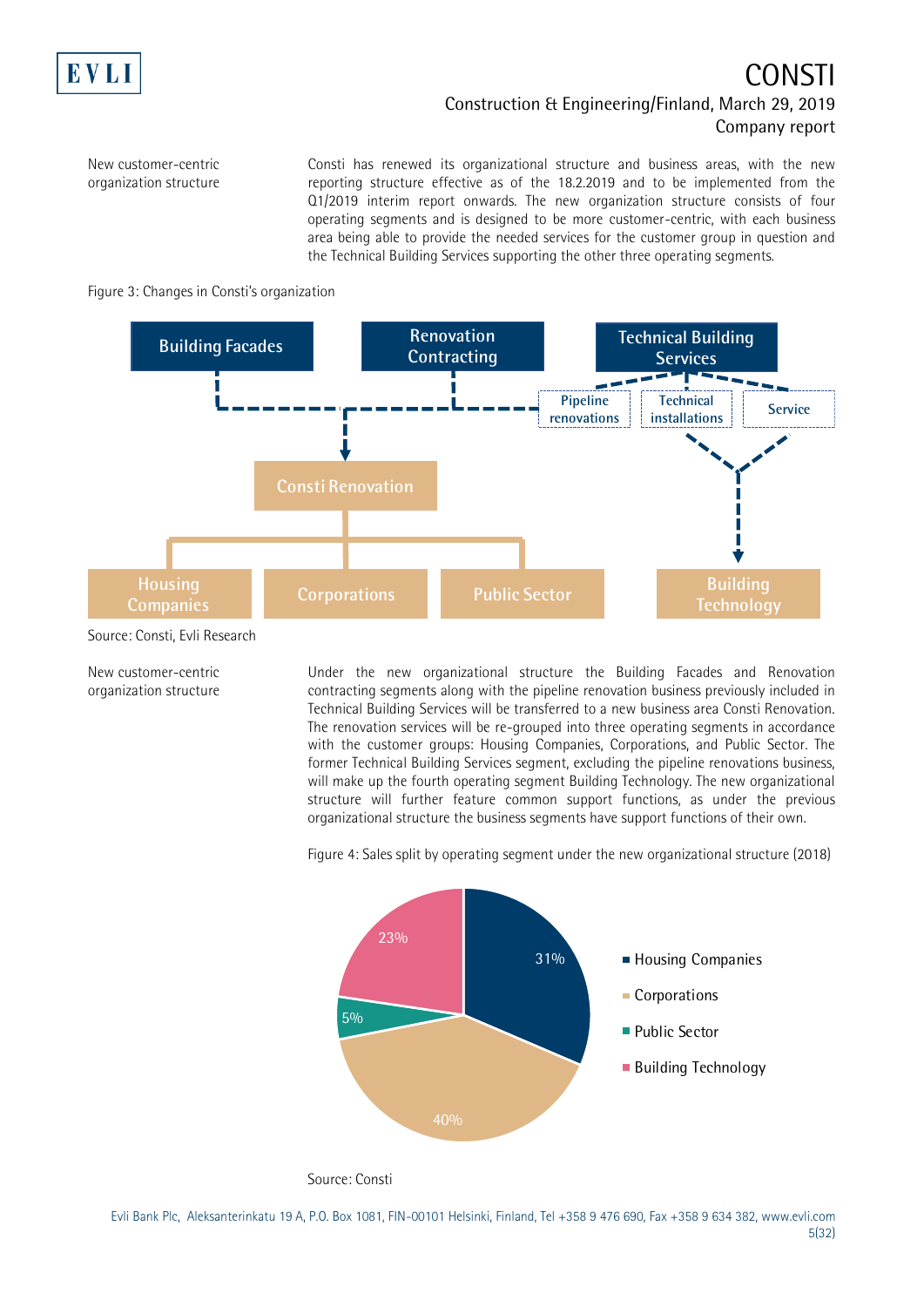

#### **Business model**

Project-driven business model

Lower risk fixed-price projects the main business

Project management is a key for good profitability in the renovation sector, where typical sources of competitive edge like brand and distribution are less significant. Project management, execution and skilled employees are the main competitive edges for Consti, with renovation projects accounting for 87% of sales in 2018. The total number of projects in the portfolio amounted to 874 at the end of 2018. The median project size was 191k.

Figure 5: Renovation project types and phases (illustrative)



Consti focuses on fixed-price renovation projects that account for the majority of the company's project business. In the fixed-price projects, the contractor is responsible for the implementation of the project on the basis of the subscribers commissioned plans. The renovation company does not take part in the design phase but executes the implementation of the project and covers the warranty period. Consti's contracts normally apply a two-year warranty period. As a result of good project management, Consti's warranty costs have been quite low.

In the procurement process, the main selection criteria are the total price, the employee's expertise, and references. In the fixed-priced projects any possible additional work is charged separately. The fixed-price project model and the projects usually implemented as fixed-price projects offer rather stable business, but competition is usually tougher and the projects as such typically offer lower margins. The fixed-priced project business comes with the risk of project costs exceeding the originally budgeted costs or project execution taking longer than expected. Other project types or larger projects may offer potential for higher margins, through for instance incentive mechanisms and lower competition for certain projects, but the associated risks are typically also bigger. Main project selection criteria: price, expertise and references

Consti's projects also vary by purpose and scope. Projects can vary from the likes of smaller repair projects to substantial building purpose modification projects and project values from thousands to tens of millions. The more complex and valuable projects usually offer higher margin potential but also bigger risks, which has shown during 2018, Projects vary in complexity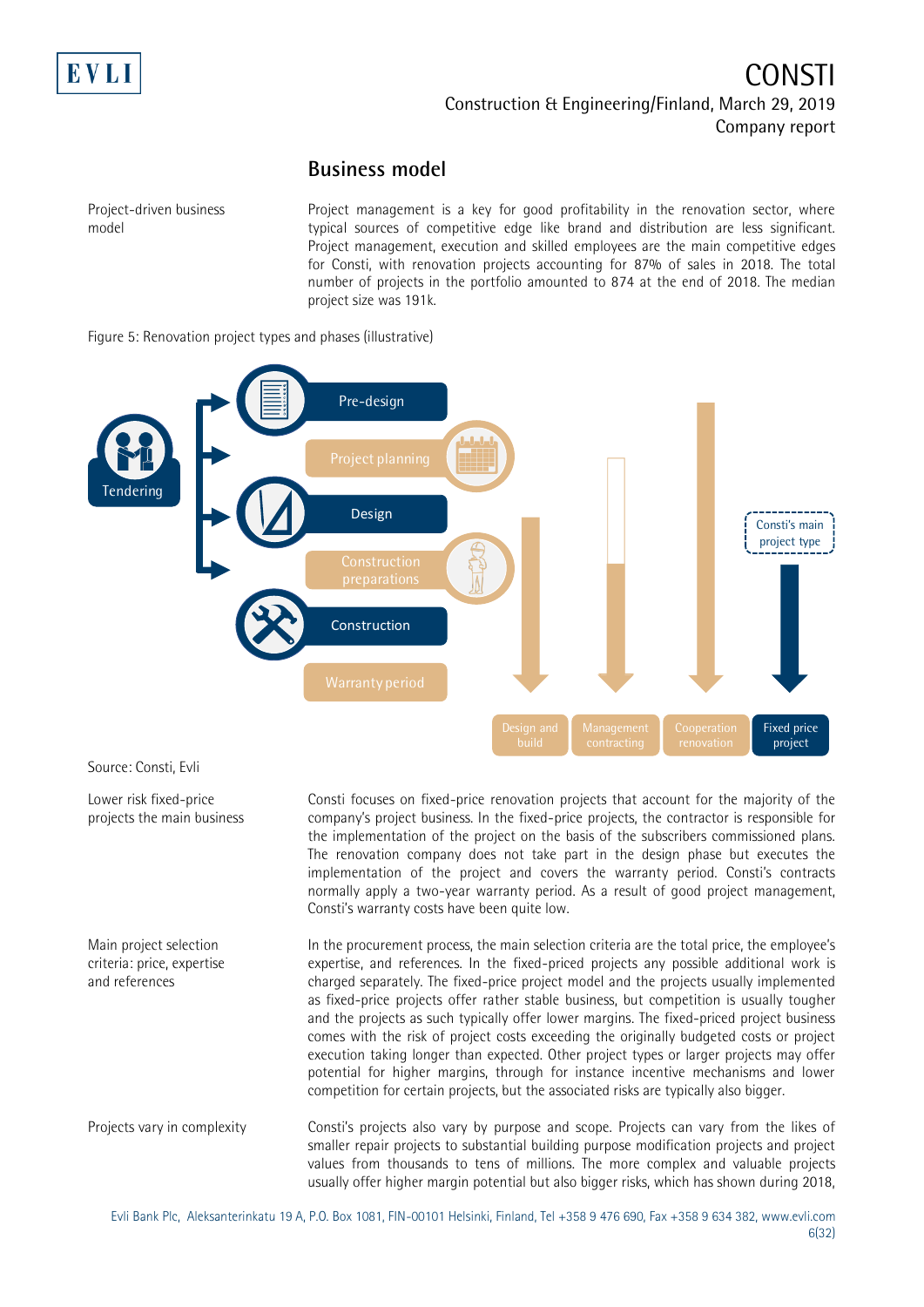

Median project size relatively low, revenue mainly generated by larger

projects

### CONSTI Construction & Engineering/Finland, March 29, 2019 Company report

as Consti's weaker profitability was driven by a few larger and more complex building purpose modification projects.

The smaller under EUR 1m projects account for nearly 80% of the projects and the share of total projects has remained relatively stable. However, 70% of revenue in 2018 was generated from projects exceeding EUR 1m. Some large projects, mainly in the nonresidential sector, last longer than one year and revenue recognition is based on completion rates. Consti has not entered the developer contracting-based renovation projects, which tie more capital but can also be more profitable.



Figure 6: Consti's project portfolio (% of total nr. of projects) and median project size

Source: Consti

Few unsuccessful large projects can crumble otherwise healthy profits Consti's project portfolio consists mainly of projects worth under EUR 1m but also a few significantly larger projects. Among the projects signed during 2018 are the full renovation of two properties (~EUR 35m) and the renovation of three blocks of flats (~EUR 17m) in Helsinki. Consti has further signed a contract for the renovation of Myllypuro comprehensive service centre (~EUR 25m) and a residential renovation project (~EUR 13m) during Q1/2019. Consti does not restrict itself to certain project sizes but assesses each project based on project risks and margins. The larger projects can be a driver for earnings if managed well but also risk becoming quite the opposite. Consti's earnings in 2018 proved to show how a few unsuccessful larger projects can affect the groups profitability. The earnings were mainly affected by two demanding building purpose modification projects, while the four worst projects combined had a negative effect on the operating profit in 2018 of around EUR 10m, while nearly all of the other projects showed healthy margins.

Consti has during the past years aimed to increase its service business, representing some 13% of the company's net sales. Between 2014-2018, Consti's net sales CAGR in the service business has been around 10%. Consti has been growing its service business both through acquisitions and organically. The service business, mainly technical building maintenance, offers margin improvement potential for the company and more recurring revenue through on-going service contracts. Currently the company focuses on smallscale maintenance but has been aiming to increase for instance its building automation business. Large players like Caverion, Lassila & Tikanoja, and ISS are among the main competitors in the service market. In our view Consti has limited resources to compete against the large players, with diverse operations and broad geographical coverage, but opportunities for smaller scale local growth still exist. Service offers margin improvement potential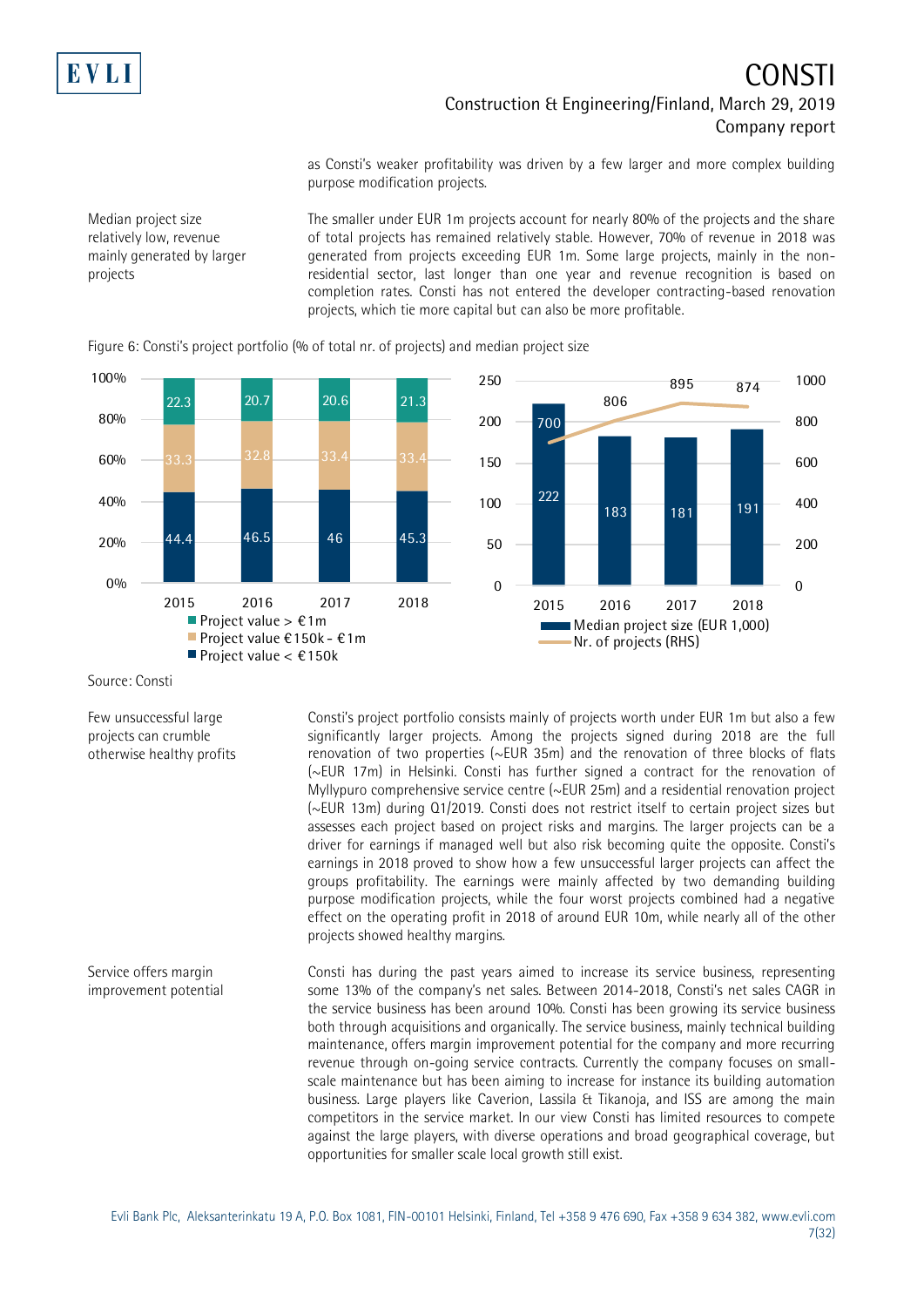

#### **Strategy and targets**

| Long-term targets,<br>profitability in particular,<br>have proven challenging | Consti has had some challenges reaching its long-term strategic goals, in particular<br>during the past two years due to the weak profitability. Consti has over the course of the<br>past five years been able to achieve the average revenue growth target of over 10%,<br>aided by acquisitions. Consti has yet to achieve its profitability target of over 5%<br>adjusted EBIT-margin and the margins have been barely negative in the past two years.<br>We expect the revenue growth and profitability targets to remain challenging also in the<br>near term.                                                                                                                                                                                                                                                                 |
|-------------------------------------------------------------------------------|--------------------------------------------------------------------------------------------------------------------------------------------------------------------------------------------------------------------------------------------------------------------------------------------------------------------------------------------------------------------------------------------------------------------------------------------------------------------------------------------------------------------------------------------------------------------------------------------------------------------------------------------------------------------------------------------------------------------------------------------------------------------------------------------------------------------------------------|
| Growth currently not the<br>main priority                                     | We expect the implementation of stricter tendering processes and focus on profitability<br>to continue to affect growth and Consti's weakened share price is also not supportive for<br>creating shareholder value through M&A activity using the company's shares for<br>payment. Achieving the revenue growth target in the long-term will in our view require<br>increased M&A activity. With the current focus on improving profitability a future<br>change in the growth target to reflect growth above the market pace (1.5-2.0%) is in our<br>view possible.                                                                                                                                                                                                                                                                 |
| Profitability dependent on<br>project execution                               | Near-term profitability will in our view be affected by the pricing power of suppliers,<br>which increased during the boom in new construction volumes in recent years but is<br>showing signs of decline as volumes have been decreasing. The on-going profitability<br>improvement program will also generate costs but is expected to translate into EUR 2m<br>cost savings to be fully achieved from 2020 onwards. Achieving the profitability target in<br>the long-term remains possible but challenging and would above all require<br>improvements in project execution. The new building construction volumes are expected<br>to slow down, which will likely have at least some effect on competition in the<br>renovation sector, but we do not expect any larger impact on the already pressed<br>margins in the sector. |

#### Table 1: Consti's long-term strategic goals

|         | Growth                           | Profitability        | Cash flow                                         | Capital structure                           |
|---------|----------------------------------|----------------------|---------------------------------------------------|---------------------------------------------|
| Measure | Average annual revenue<br>growth | Adjusted EBIT-margin | <b>Cash conversion (free</b><br>cash flow/EBITDA) | Net debt to adjusted<br><b>EBITDA</b> ratio |
| Target  | $>10\%$                          | $>5\%$               | $>90\%$                                           | < 2.5x                                      |
| 2018    | $5.2\%$                          | $-0.7\%$             | (EBITDA neg.)                                     | (EBITDA neg.)                               |

#### Source: Consti

Overseas expansion unlikely

We do not except Consti to grow geographically outside of Finland, mainly due to Finnish construction companies having historically had profitability challenges in other Nordic countries. The competition is also tougher, for example in the Swedish market, which mitigates willingness to expand business overseas. In our view Consti has ample growth opportunities domestically from the expected stable growth of the renovation market and through expansion of services and regional coverage. The fragmented Finnish renovation market also provides opportunities for inorganic growth, which we see would likely be through bolt-on acquisitions to strengthen or expand into new service areas.

#### **Guidance for 2019**

Consti estimates that is operating result for 2019 will improve compared to 2018, when the operating result was EUR -2.1m. Operating result expected to improve in 2019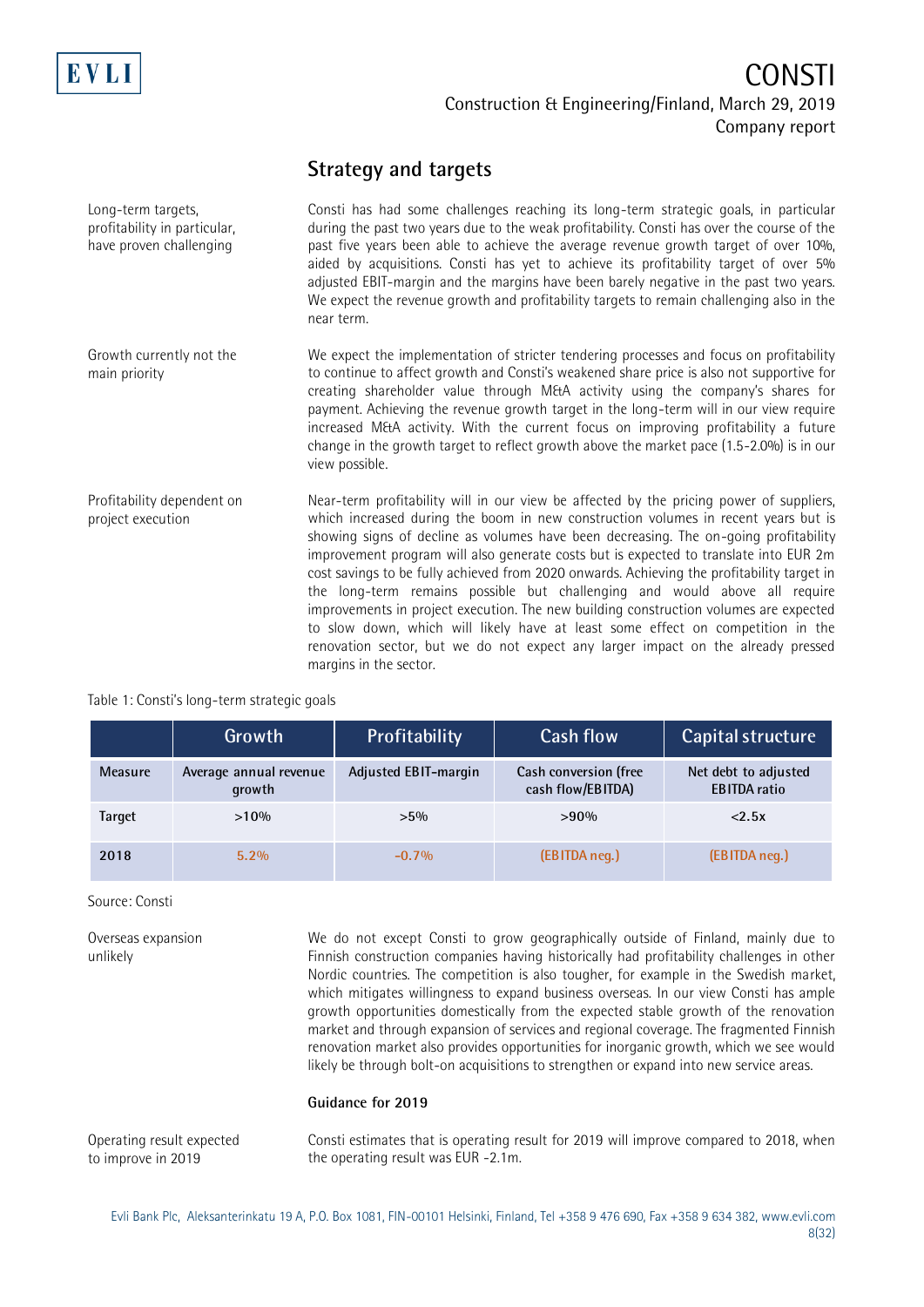

#### **M&A activity**

Acquisitions have been an integral part of Consti's growth

Consti has formed through a series of small and medium sized acquisitions. Consti has in our view had a mostly successful track-record in acquiring and integrating companies. Acquisitions at least in later years have focused more on smaller, less complex acquisitions of employees and customers to strengthen the company's offering geographically or provided services. Consti made no acquisitions during 2018, with valuations more challenging but also likely due to a weakened position for using company shares as payment for the transactions. Growth is currently also not the main priority for Consti which also has limited acquisitions.

Figure 7: Consti's acquisitions by segment



Source: Consti, Evli

Fragmented market offering growth potential

Eyes on acquisitions but unlikely to act in the nearterm

The Finnish renovation market is still fragmented and provides opportunities for further acquisitions. We do not anticipate near-term M&A activity but any future acquisitions would in our view be bolt-on acquisitions to strengthen the offering in selected specialty renovation services and completing the offering geographically. Consti has through acquisitions made during 2016-2017 also sought to expand its service business, which provides higher margin potential compared to typical renovation projects, and would in our view also be and area of interest in possible future acquisitions.

Consti has been able to complete the acquisitions at generally favourable terms, with the purchase prices for the acquired objects having been in the range of 2.0-5.0x EBITDA. M&A criteria and valuation requirements have formerly limited the available acquisition objects for Consti to some tens of companies. We expect Consti to continue to keep an eye on possible acquisition objects, but also see that Consti's financing situation, both through the current lowered share price levels and cash position/debt capacity remain a limiting factor to increased M&A activity.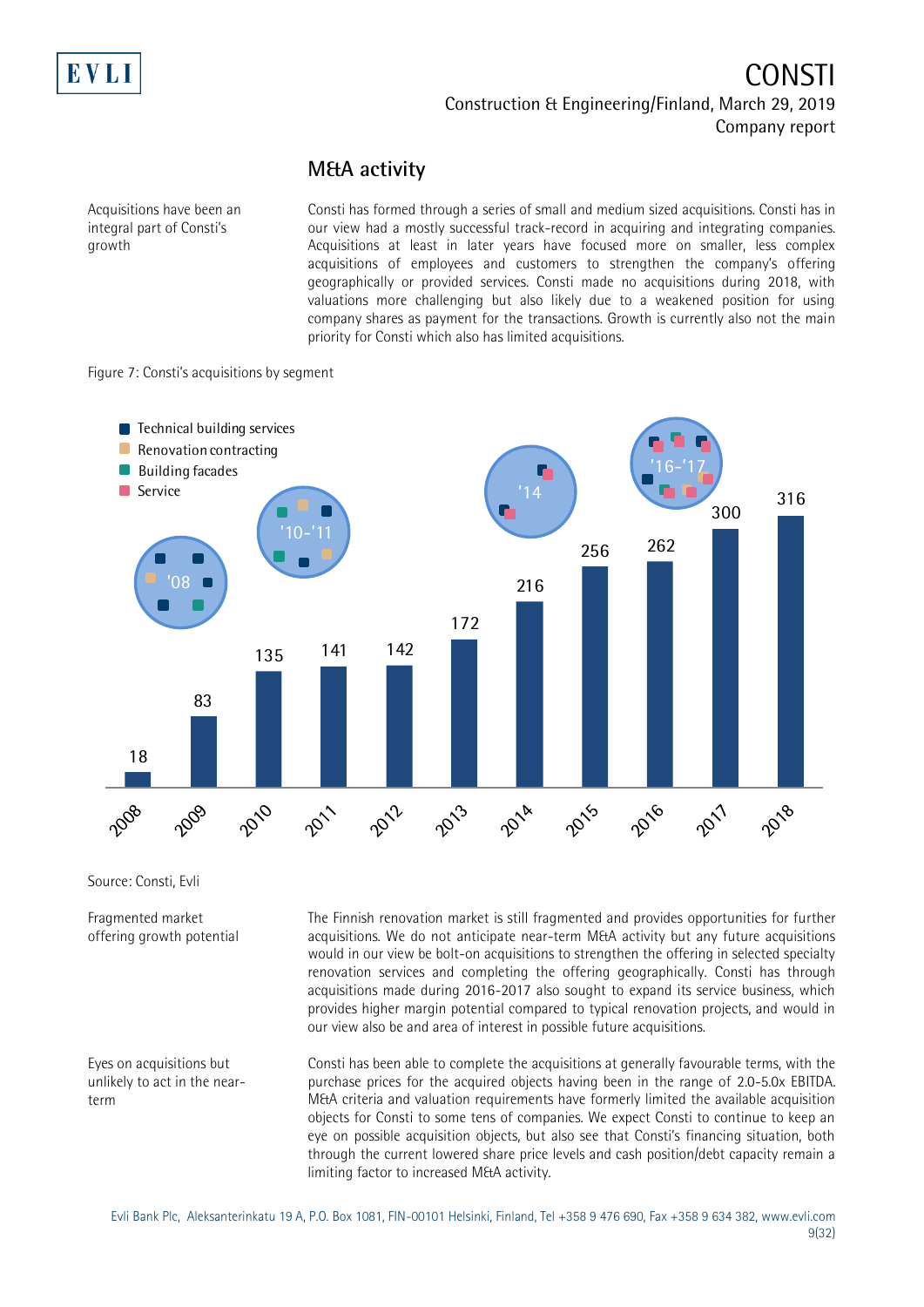

cyclical

## CONSTI Construction & Engineering/Finland, March 29, 2019 Company report

#### **Market overview**

The building construction volume, including renovation and new construction, amounted to EUR 27bn in 2017. Renovation accounted for approximately half of the volume, at EUR 13.1bn. The growth in the renovation market volume in 2017 amounted to 1.8%. Growth in volume in the renovation market is expected to continue at a CAGR between 2018-2020 of around 1.6  $\%$ <sup>2</sup>. The geographically largest markets are the Helsinki and Uusimaa region and Tampere region, followed by other growth centers. The for Consti relevant share of the renovation market is approx. EUR 5.5-6.0bn. Finnish renovation market approx. 13 billion Renovation market less

In the Finnish construction market, renovation is the most stable sector. Growth rates have been historically lower compared to the levels witnessed during certain years in the new building market but during downturns the sector has been much more resilient towards growth declines. While the renovation market has grown rather steadily and every year during the period from 2011 up until 2018E, the new construction volumes fell some 28% from 2011 to 2015 only to rebound some 32% by 2018E. The renovation market is however an industry with rather low barriers to entry, which typically keeps competition rather tough and margins low.





 $-15%$  $-10%$  $-50<sub>0</sub>$  $0%$ 5% 10% 15% 2012 2013 2014 2015 2016 2017 2018E 2019E 2020E 2021E -Renovation volume (real) - New construction volume (real)

Source: Euroconstruct, The Confederation of Finnish Construction Industries (via Consti)

Strong market conditions in the main target market

-

The renovation market can be split into residential buildings and other buildings. Demand has been strong especially within residential buildings (mainly among housing corporations). Demand in the non-residential sector (offices, commercial building etc.) has been relatively stable. Geographically, demand has developed favorably especially in Southern Finland and large growth centers. In rural areas, market development has been modest due to weak building stock growth and lower house prices. Migration has been a determinant for regional growth in new construction but also supports renovation growth. According to Statistics Finland the population growth of the four largest cities in Finland (Helsinki, Espoo, Vantaa, and Tampere) amounted to 20,400, while population growth of the 18 largest cities combined was only slightly larger. The trend of migration to the largest cities has been recurring and we expect this to support continued faster renovation growth in key growth centres.

<sup>&</sup>lt;sup>2</sup> Euroconstruct, The Confederation of Finnish Construction Industries (via Consti)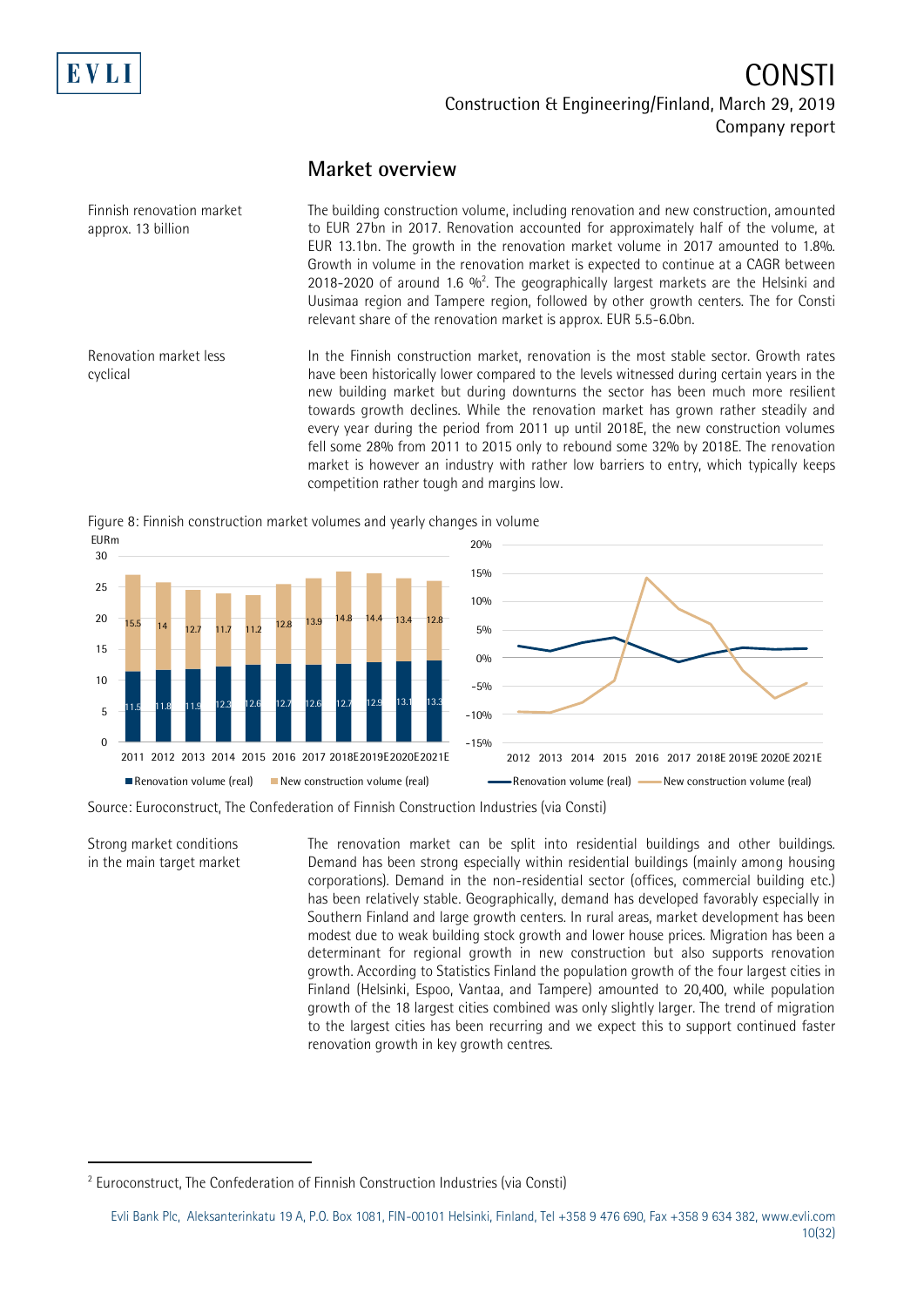

Figure 9: Renovation volume by building type (EURm)

Source: The Confederation of Finnish Construction Industries

According to the Finnish Real Estate Federations renovation barometer (autumn 2018) renovation activities among housing co-operatives are expected to see slight growth. Growth expectations are strongest for the Helsinki metropolitan area but also positive for other main regions. Renovation activities among apartment blocks in 2018 focused around pipelines and sewerage, wet rooms, rooftops, and garden constructions while expectations are also for increased needs for renovations relating to building exteriors.

Cost inflation has picked up in the construction sector during 2017-2018. Labour and material costs have been picking up to greater extent, increasing 2.4% and 2.6% y/y respectively during 2018. In Consti's case, the main cost inflation comes from wages (mainly supervisors and white-collar employees), while material costs are limited compared to new building construction. Consti's projects are typically relatively short, which lowers the risk of the cost inflation.

Figure 10: Finnish construction market volumes and yearly changes in volume



Source: Statistics Finland

The growth in renovation volumes is supported by the aging building stock. Currently the building stock that has been built during 1960-70's is under renovation and therefore the current volume outlook is favorable. An even larger building stock is to be renovated when the 1980's building stock comes to renovation age during the next decade. These large building stocks are located especially in the Helsinki and Tampere region.

Ageing building stock supports renovation volumes in the short and long-term

Housing co-operatives growth expectations strongest for Helsinki

Cost inflation picked up in recent years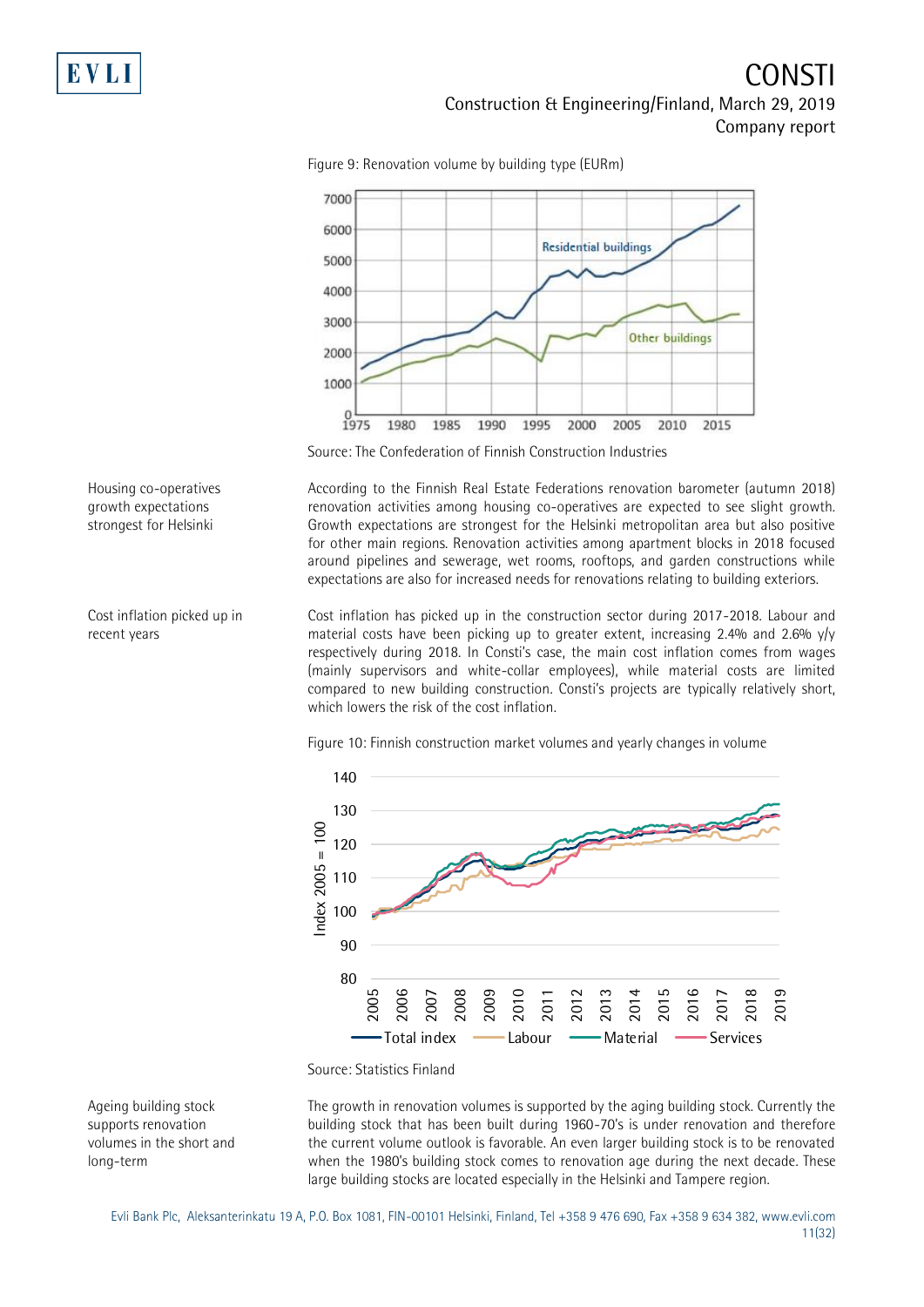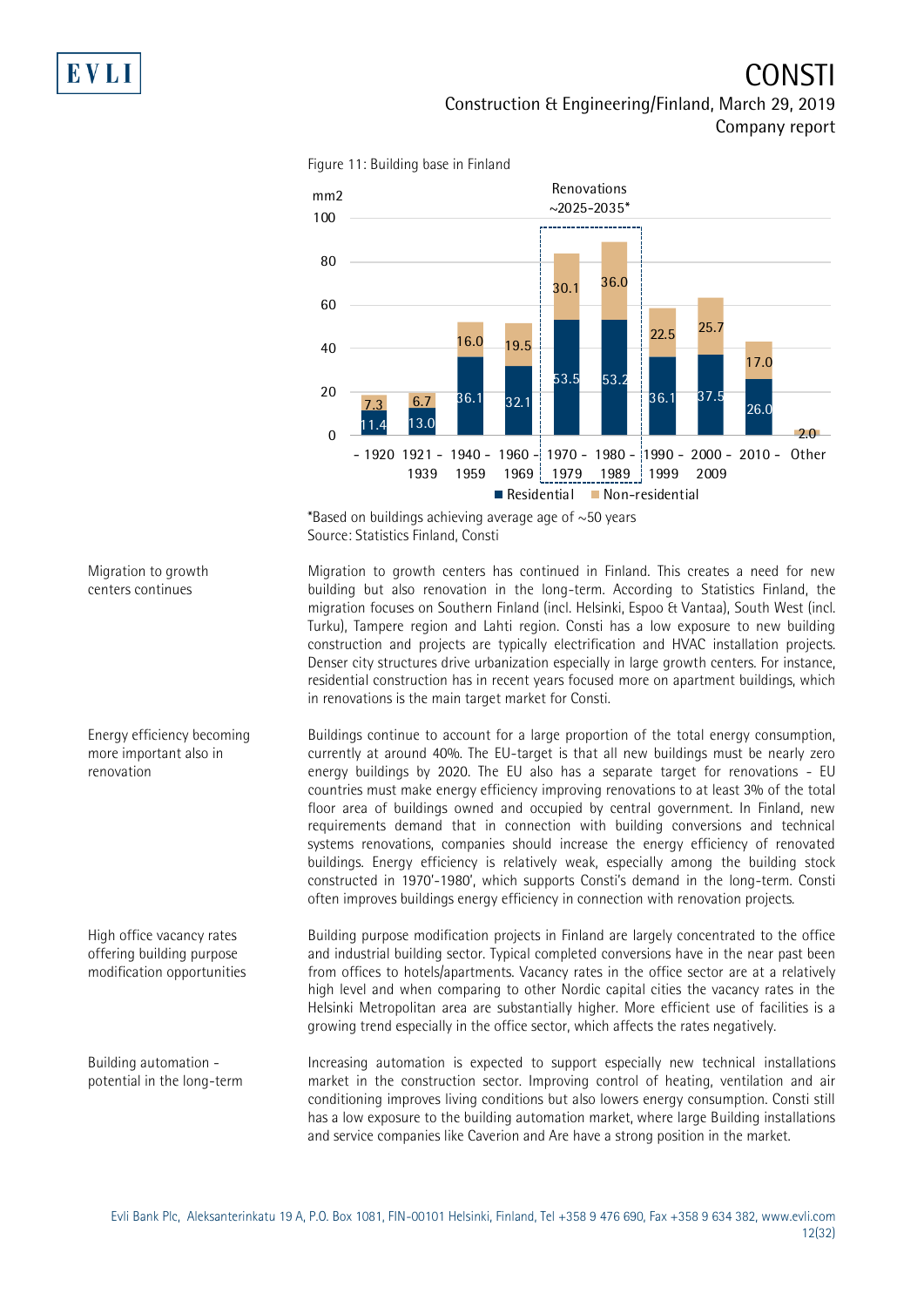



Figure 12: Long-term renovation market growth drivers in Finland

Source: Evli

Ageing building stock the strongest driver

We see that the most important long-term market driver for Consti is the ageing building stock. Currently renovations focus on the 60's building stock but the even larger building stocks, built during the 70's and 80's "boom years", will come under renovation in the future. Residential buildings in particular are in some regions in relatively poor condition. Urbanization and migration to growth centers have an impact on Consti's markets as the company's sales are generated mainly from the Finnish growth centers. Energy efficiency, building conversions and automation also have a positive but, in our view, more limited impact on demand for Consti's services.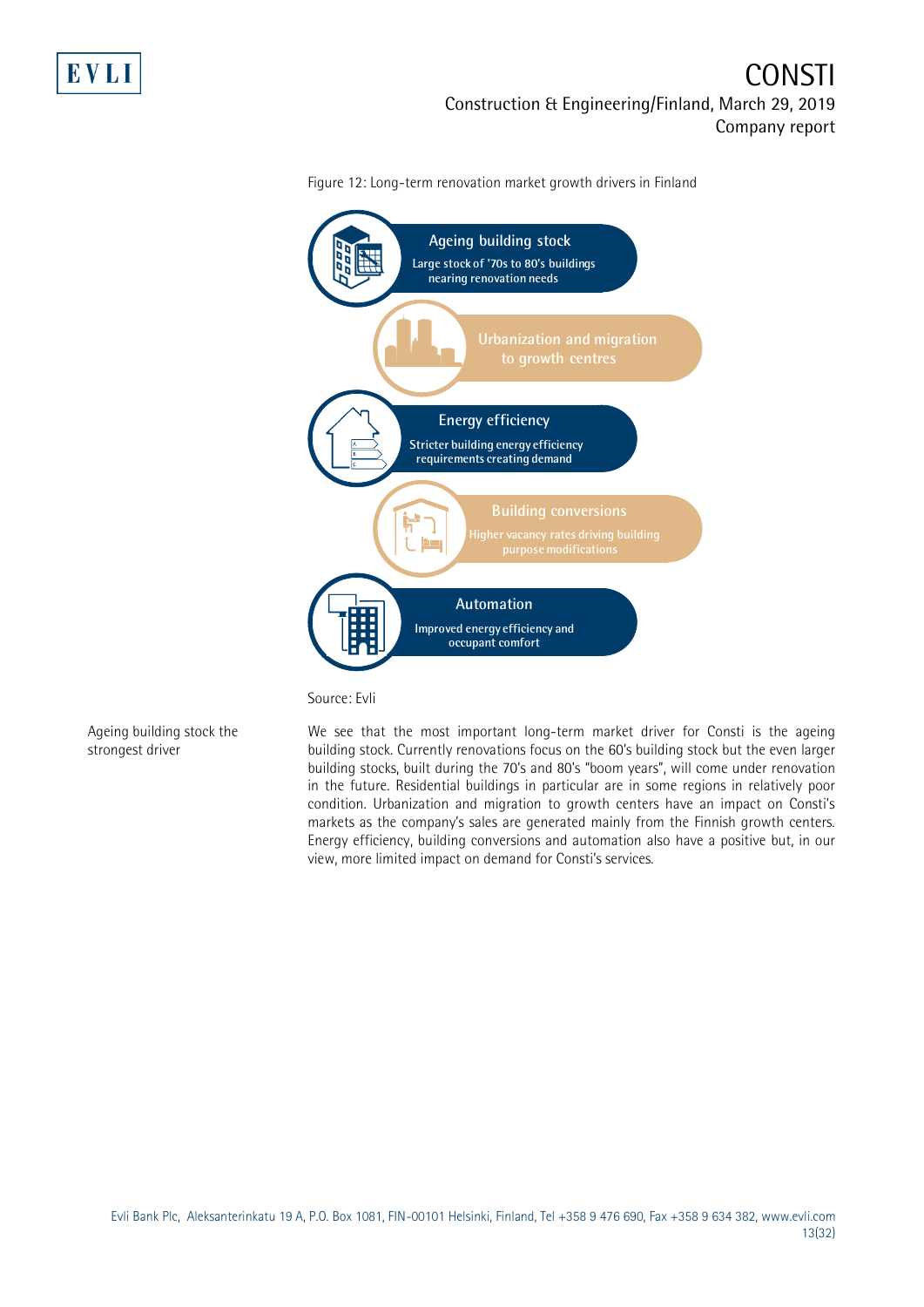

sector

Consti largest in the fragmented renovation

### CONSTI Construction & Engineering/Finland, March 29, 2019 Company report

#### **Competitive landscape**

Consti is the largest renovation company in Finland, with a market share of approximately 4%. Larger competitors include construction companies YIT and NCC and building installations and services companies Are and Caverion. These companies do not publish exact sales and profitability figures from their renovation activities. Are and Caverion offer technical building services to both new construction and renovation projects and have offering similar to Consti. The large listed construction companies are also to a smaller but increasing extent exposed to the renovation markets. YIT took a big leap in its renovation exposure with the acquisition of Lemminkäinen. NCC falls just short of having over EUR 100m revenue from renovation activities after a  $\sim$ 25% decrease in revenue from 2016 (Rakennuslehti).

Figure 13: Market structure of the Finnish renovation sector (2017)



\*Building installations and services companies estimated at 25% of revenue Source: Rakennuslehti, company reports, Evli research

The renovation sector has seen some moves from new building focused construction companies in recent years, with YIT's acquisition of Lemminkäinen being the most notable. Lehto Group increased its presence in the renovation market by acquiring medium-sized Wareco in 2016 but has during 2018 announced plans to scale down on its unprofitable renovation activities. The combined revenue from renovation activities of the 10 largest companies in the field in 2017 amounted to around EUR 1.1bn, corresponding to below 10% of the total renovation sector.

In the service business, Consti's largest competitors include for instance Caverion, ISS and Lassila & Tikanoja, who offer technical maintenance for different types of buildings. According to its listed competitors, demand for technical maintenance in Finland is expected to be strong in the long-term. Consti's has formerly sought to increase its presence in the technical repair and maintenance market. Currently 13% of Consti's sales are generated from service business.

The large publicly traded Nordic Building installations and service company, Bravida, entered the Finnish market in 2015 and has enlarged its operations through acquisitions. Bravida operates mainly in new HVAC and electrical installations market but has also exposure to the Finnish renovation market. Bravida strengthened its position in Finland by acquiring technical services provider Adison during 2018.

Presence of largest construction companies in the renovation sector still limited

Competitive service landscape

Bravida has grown through acquisitions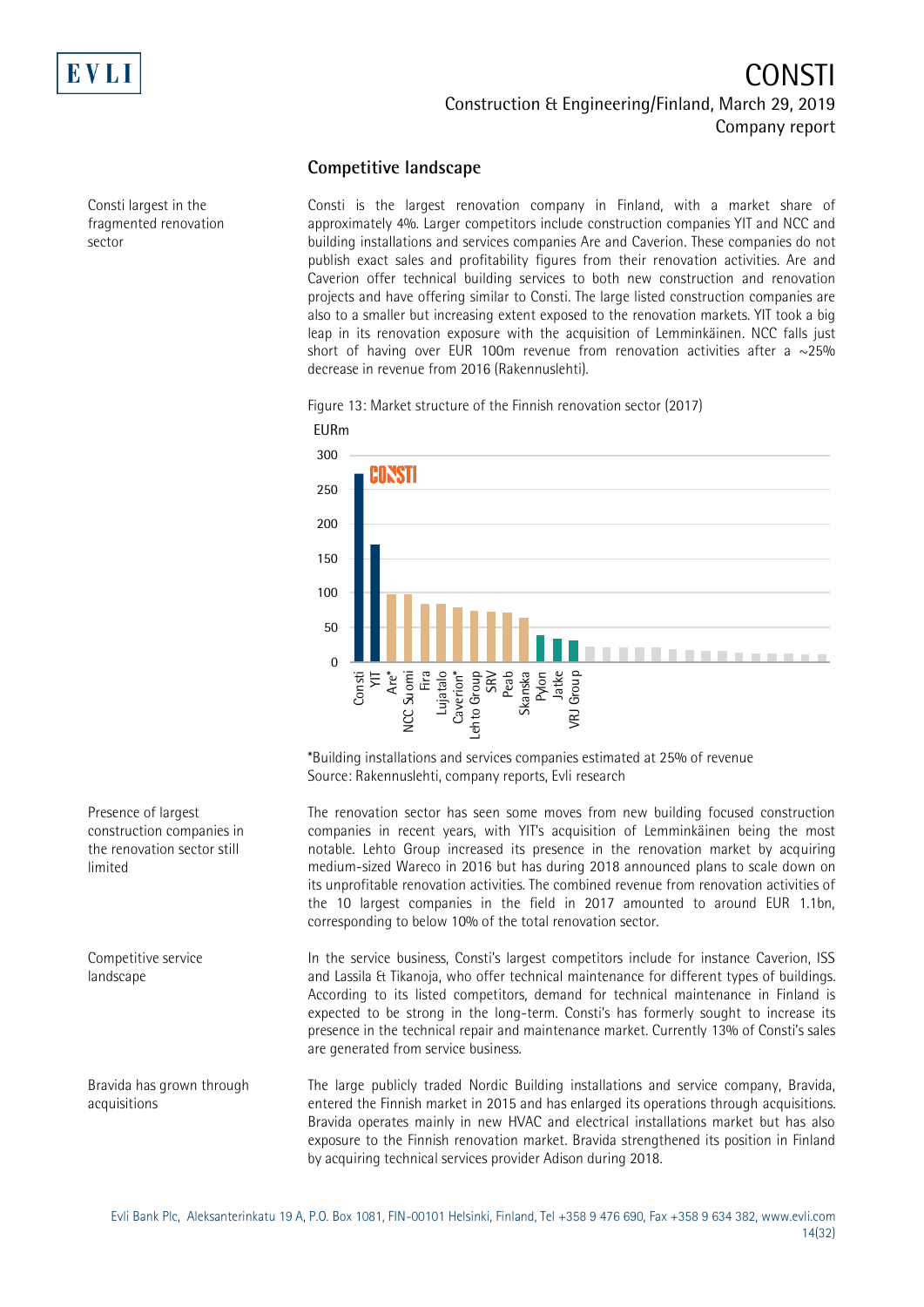

Median renovation EBIT margins in past years in between 2-5%

We compared Consti's profitability (EBIT-margin) against local Finnish renovation companies. For the smaller and medium sized companies (2017 revenue of EUR 2-10m and 10-50m respectively) we have included companies that according to our estimates generate a majority of their revenue from renovation activities. As Consti is the only large company (revenue >50m) with revenue nearly exclusively from renovation activities, the large competitors include mainly construction companies more active within new building construction but also have notable renovation services and the comparison to the larger firms may as such be inaccurate. The comparison would suggest that smaller renovation companies are able to generate better margins, which could be a result of smaller renovation companies focusing on specific segments in the renovation market (pipeline renovation, façade repairs or other renovation contracting etc.) without undertaking any larger, more complex projects, but possibly also smaller company's dividend over salary preferences. The boom in construction in recent years has also improved the pricing power of subcontractors, which is likely reflected in the improving margins among smaller companies.

Consti has been able to achieve margins comparable to the comparison firms during 2014-2016, falling clearly below median EBIT-margins in 2017 due to underperforming projects. In our view EBIT-margins for renovation companies in the range of 3-5% should be considered healthy. Renovation companies that have achieved margins clearly above the range usually also have some form of product sales along with the renovation activities, for instance building materials. Consti's size along with being a publicly traded company compared to the smaller competitors should increase confidence among the customers but differentiation in the sector is rather challenging. Furthermore, renovation is an industry with low barriers to entry, which typically keeps competition rather tough and margins low.



Figure 14: EBIT-margin comparison of Finnish renovation companies (median)

Source: Asiakastieto, Evli. Comparison includes 70 companies with combined revenue of ~EUR 2bn (2017).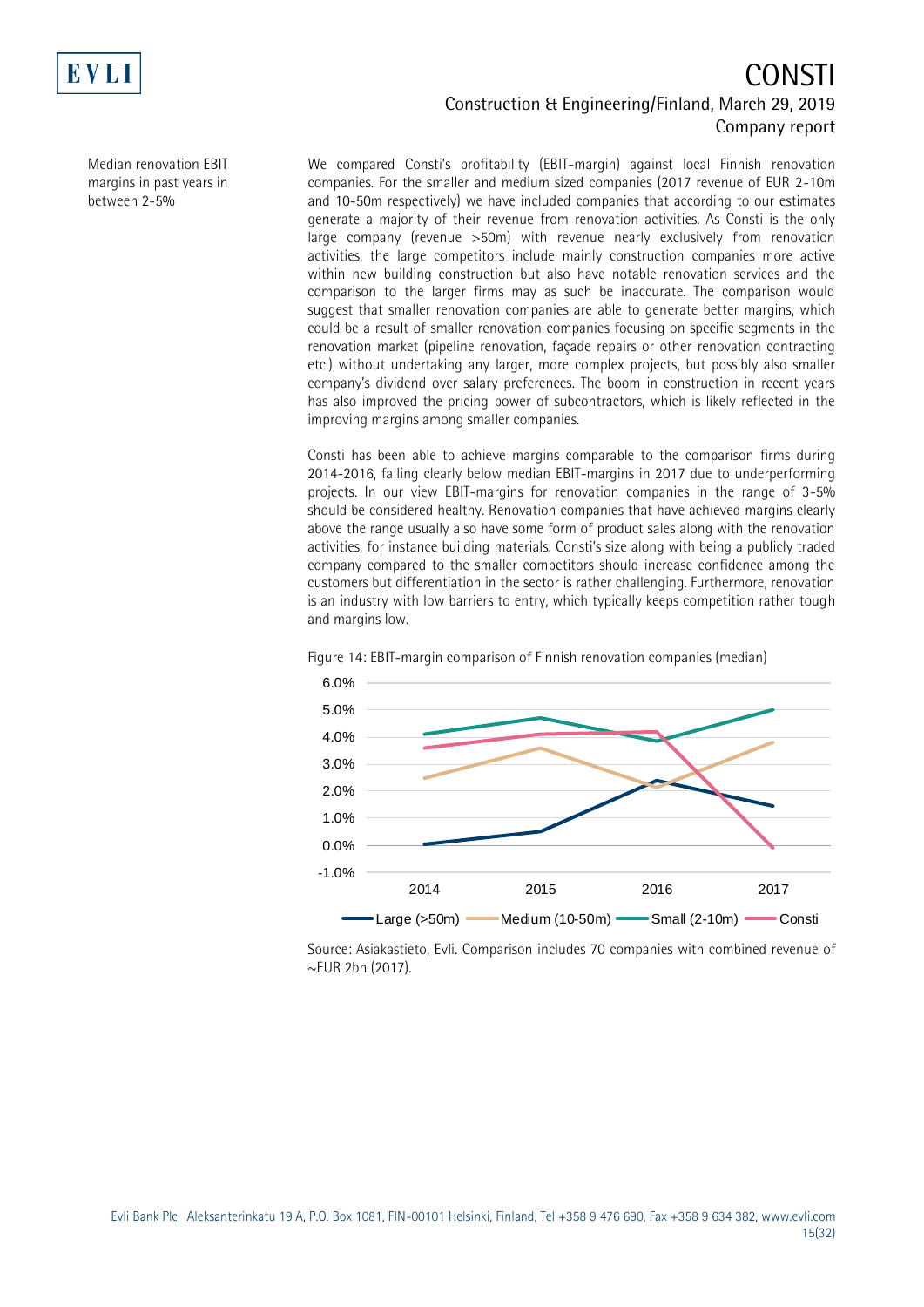

Rapid growth phase slowing down, still above market growth pace

### CONSTI Construction & Engineering/Finland, March 29, 2019 Company report

#### **Financial performance**

Consti has been growing rapidly since its establishment in 2008, with a sales CAGR of over 30%, driven by acquisitions. Growth in the renovation market during the period has on average amounted to around 2%. Sales CAGR during 2016-2018 amounted to approx. 7%, as M&A activity slowed down, with the average organic growth during the period near 5 %. Net sales in 2018 amounted to EUR 315.8m, growing 5.2%  $y/y$ , of which 3.4% was organic growth. Sales in Technical Building Services declined y/y due to re-organization within the segment, along with adoption of new operating models and stricter tendering processes, while the other business segments saw double-digit growth.

Figure 15: Net sales development by segment



Source: Consti

Consti's profitability has been negative during the past two years, after several years of healthy profitability and margin improvements. Profitability has been burdened by problems relating to project management and execution in a number of projects but also increased pricing competition. Consti's profitability during 2018 was negative, with EBIT of EUR -2.1m (EUR -0.4m) and an EBIT-margin of -0.7% (-0.1%). Profitability in 2018 was burdened in particular by two demanding building purpose modification projects, that we estimate to have had a combined negative impact on 2018 earnings of EUR 6- 8m. One project (Hotel St. George) has been completed but is under arbitration proceedings and the other project is expected to be completed during H1/2019. According to Consti the margins have remained at healthy levels when excluding the few worst performing projects.

We compared Consti's profitability (EBIT-margin) between reporting segments based on the financial statements of the companies under Consti Group. In the comparison, the best-performing segment has been Building Facades (Consti Julkisivut Oy), where the company has faced less competition especially from major Nordic construction and Building installations and service companies. Building Facades (Consti Julkisivut Oy) has been generating EBIT-margins between 4.0-6.0% in the past couple of years. We expect the profitability to have been lower in 2018 due to weaker performance of the housing repair unit within building Facades. Consti's Technical Building Services segment (Consti Talotekniikka Oy) has been generating an EBIT-margin between some 3.0-4.0%, with the exception of the past two years. Consti's Renovation Contracting segment (Korjausurakointi Oy) has been able to substantially improve margins up until the recent weaker years.

Profitability weakness due to project management and execution related problems

Building Facades (excl. housing repair unit) best performing segment by profitability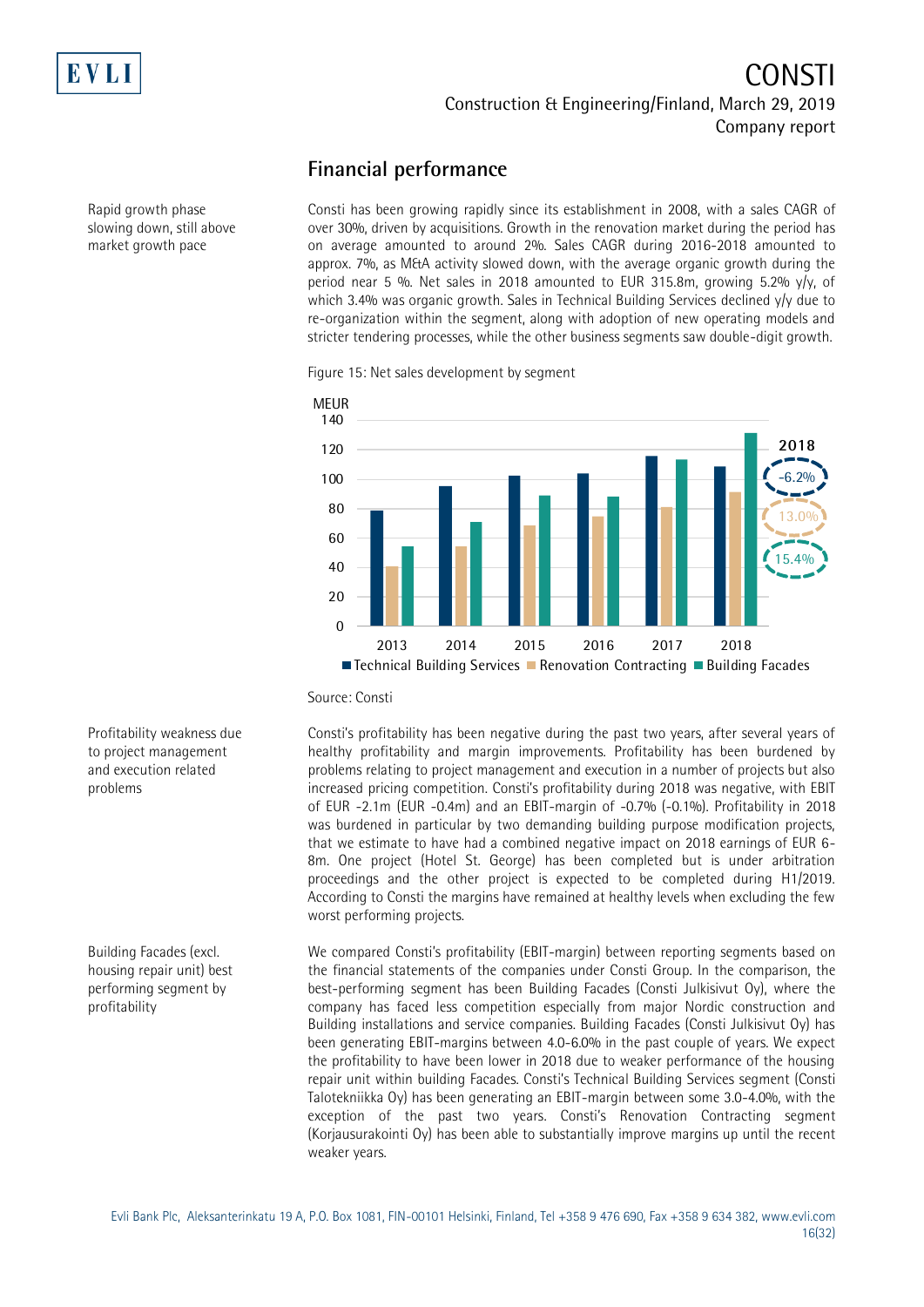

Figure 16: Conti's EBIT-margin by subsidiary

Source: Consti, Asiakastieto. Technical Building Services: mainly Consti Talotekniikka Ltd., Building Facades: mainly Consti Julkisivut Ltd., and Renovation Contracting: mainly Consti Korjausurakointi Ltd.

Consti has been taking actions to improve profitability during 2017 and 2018. The Technical Building Services area was reorganized into three delivery processes from the beginning of 2018. Margin requirements were increased and tendering criteria for the offered projects have also been tightened. Consti has also been implementing common operating models throughout the group to improve project management. In Q4/2018 Consti further announced the launch of a program to improve profitability and the renewal of its segment reporting structure. With the program Consti intends to move towards a more customer-oriented organization structure with improved worksite management and more efficiently organized internal support services. The program is estimated to cause costs of around EUR 0.5m in 2019 but deliver annual cost savings of EUR 2m from 2020 onwards.





profitability taken – further actions ahead

Actions to improve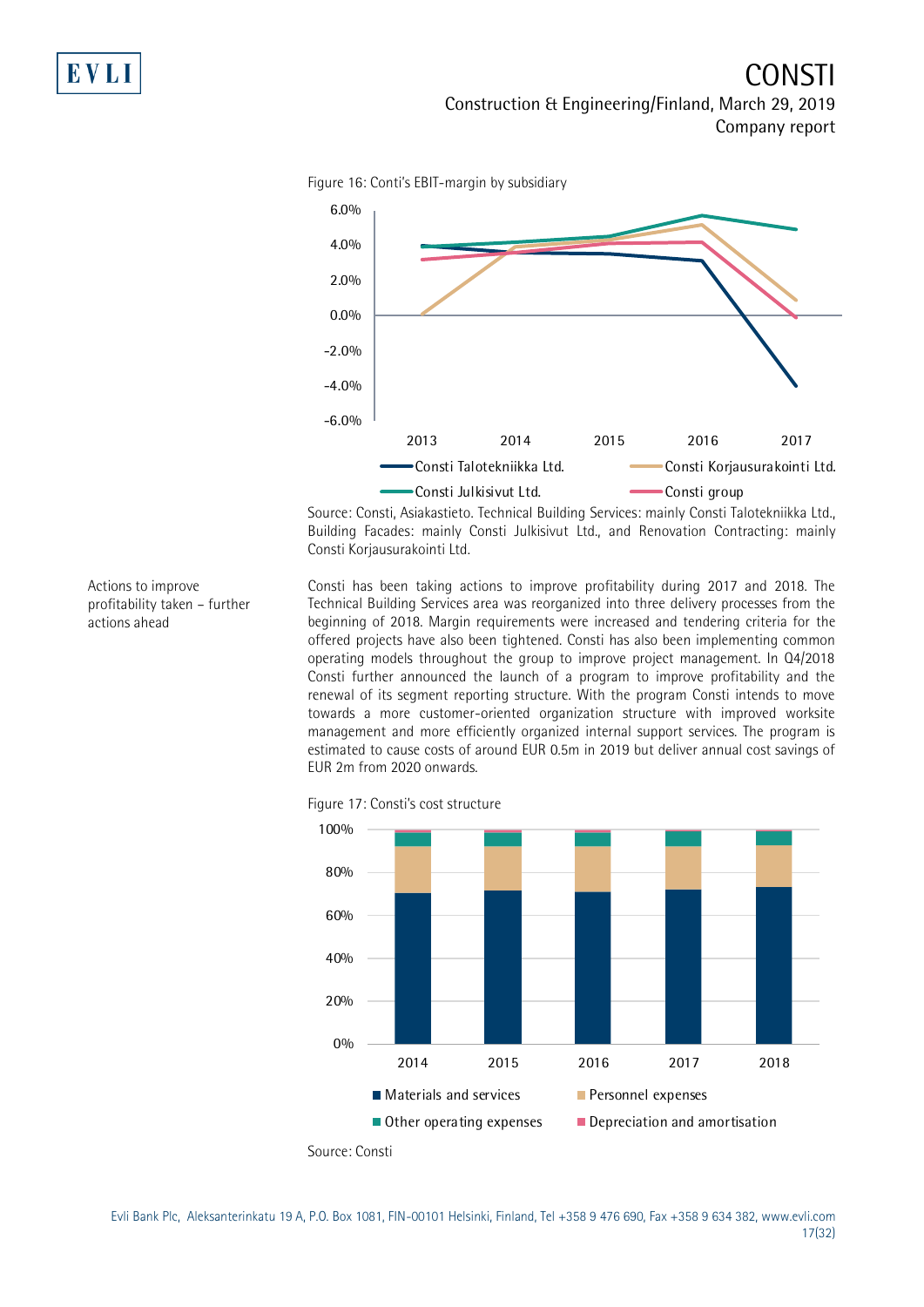

Low operating leverage due to high share of variable costs

Short order book reduces visibility

The majority of Consti's costs are variable and include construction materials, project employees' wages and other costs. The high share of variable costs highlights the importance of the procurement function and the weaker profitability during 2017-2018 has been largely a result of higher project costs. The number of own employees is somewhat low compared to project needs, of which nearly half are white-collar workers, and as such the use of subcontractors is extensive. Due to high variable costs, the company is able to adjust its cost structure relatively well depending on volumes. However, Consti has a low share of fixed costs, mainly including facility (rented offices) and personnel expenses and as a result the operating leverage is relatively low. During 2017-2018 new construction volumes have surged, which has put pressure also on the renovation sector through wage inflation and improved pricing power of subcontractors. Signs of the construction boom slowing down were seen in late 2018 and several construction firms have already indicated expectations of decreasing cost pressure. According to Consti's management any decreases in the relative cost for products and services from suppliers can be reflected in Consti's own projects relatively fast.

Consti's order book at the end of 2018 amounted to EUR 225.1m, at similar levels to the previous year end. The stricter project tendering processes have had an impact on the order book of Technical Building Services, which saw declines in 2018. The turnover of Consti's order book is relatively fast due to fewer large multi-year projects and a large number of shorter projects, which has a reductive effect on visibility of sales development. A good market situation has supported the order book especially in Building Facades. The order book of Renovation Contracting has been somewhat volatile due to the segment focusing on non-residential renovation, where demand fluctuates more compared to residential renovation. Consti has received several significant renovation projects in particular during 2017 but also 2018, that have supported the order book.



Figure 18: Order book development by segment

Balance sheet relatively strong, high goodwill from acquisition-driven growth strategy

Due to the business model, Consti is relatively asset-light compared to its listed developer-contracting oriented Nordic construction company peers. Consti's net working capital (NWC) remains negative, at EUR -9.8m at the of 2018, supported by advance payments of projects. The free cash flow in 2018 amounted to EUR -7.1m, affected by the weakened result and the change in NWC of EUR 6.3m in 2018, largely due to tie up of capital from the Hotel St. George project. Consti's net debt at the end of 2018 amounted to EUR 19.6m and the gearing was at 83.6%, increasing from 47.7% in 2017 mainly due to the increase in net debt. The equity ratio was 25.4%. Consti has post-Q4 issued an EUR 3.2m hybrid bond with an interest rate of 12.0 percent. As a result of acquisitions, Consti has goodwill of EUR 48.6m in the balance sheet, amounting to some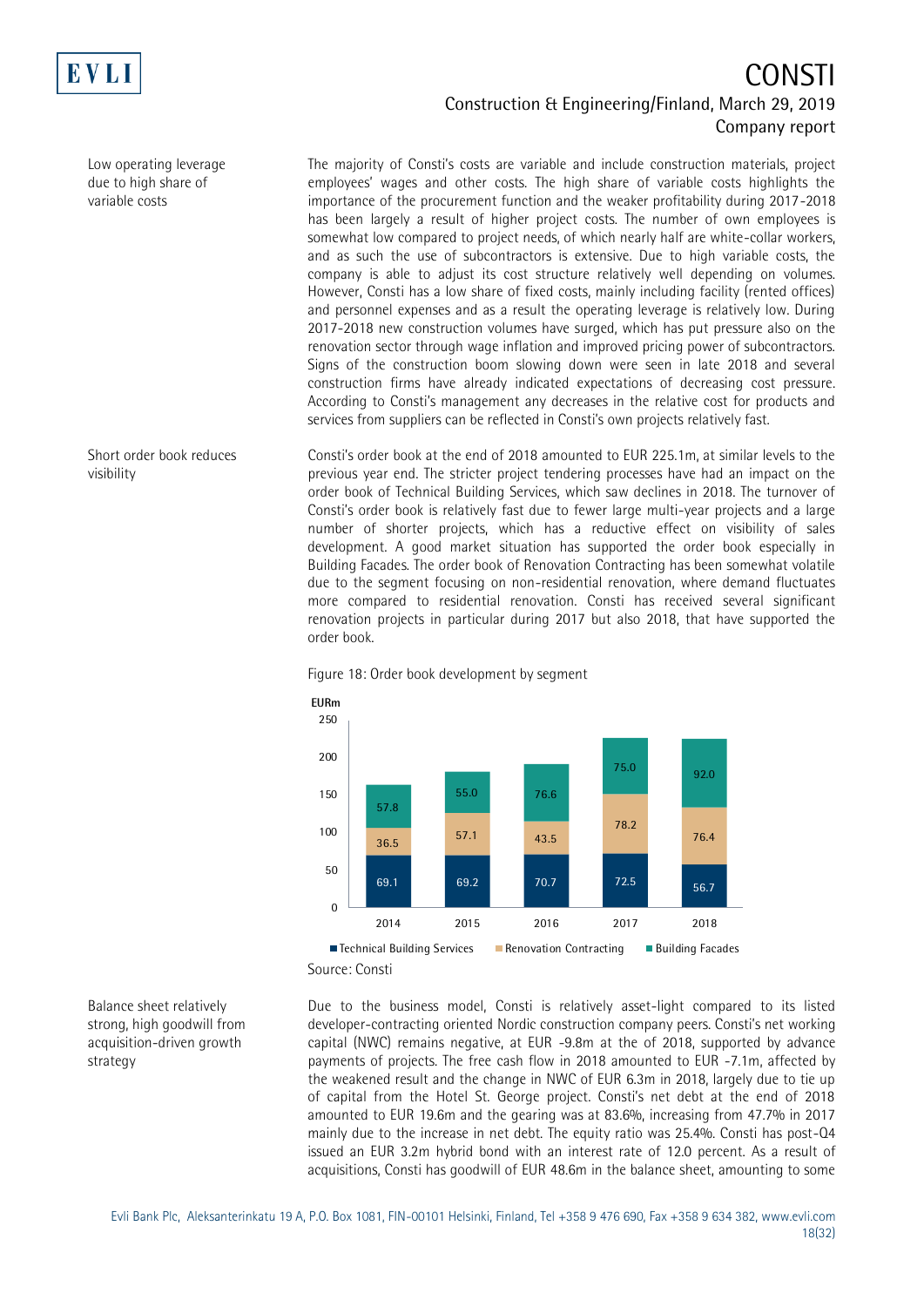

44% of the total balance sheet and 208% of the total equity. In its history, the company has not reported any significant goodwill write-downs.



Source: Consti

Good historical cash generation ability

Consti has had a strong track record of generating cash. Consti's long term target for the cash conversion ratio is to exceed 90%. Consti has been able to achieve ratios near or above the target a majority of times. Consti's free cash flow in 2018 was negative mainly due to capital tied up in the Hotel St. George project. Capex requirements in the renovation project business are limited through a lesser need for heavy machinery and in Consti's case further by the fact that a larger part of machinery is rented.

Figures 20: Consti's cash conversion



Evli Bank Plc, Aleksanterinkatu 19 A, P.O. Box 1081, FIN-00101 Helsinki, Finland, Tel +358 9 476 690, Fax +358 9 634 382, [www.evli.com](http://www.evli.com/) 19(32)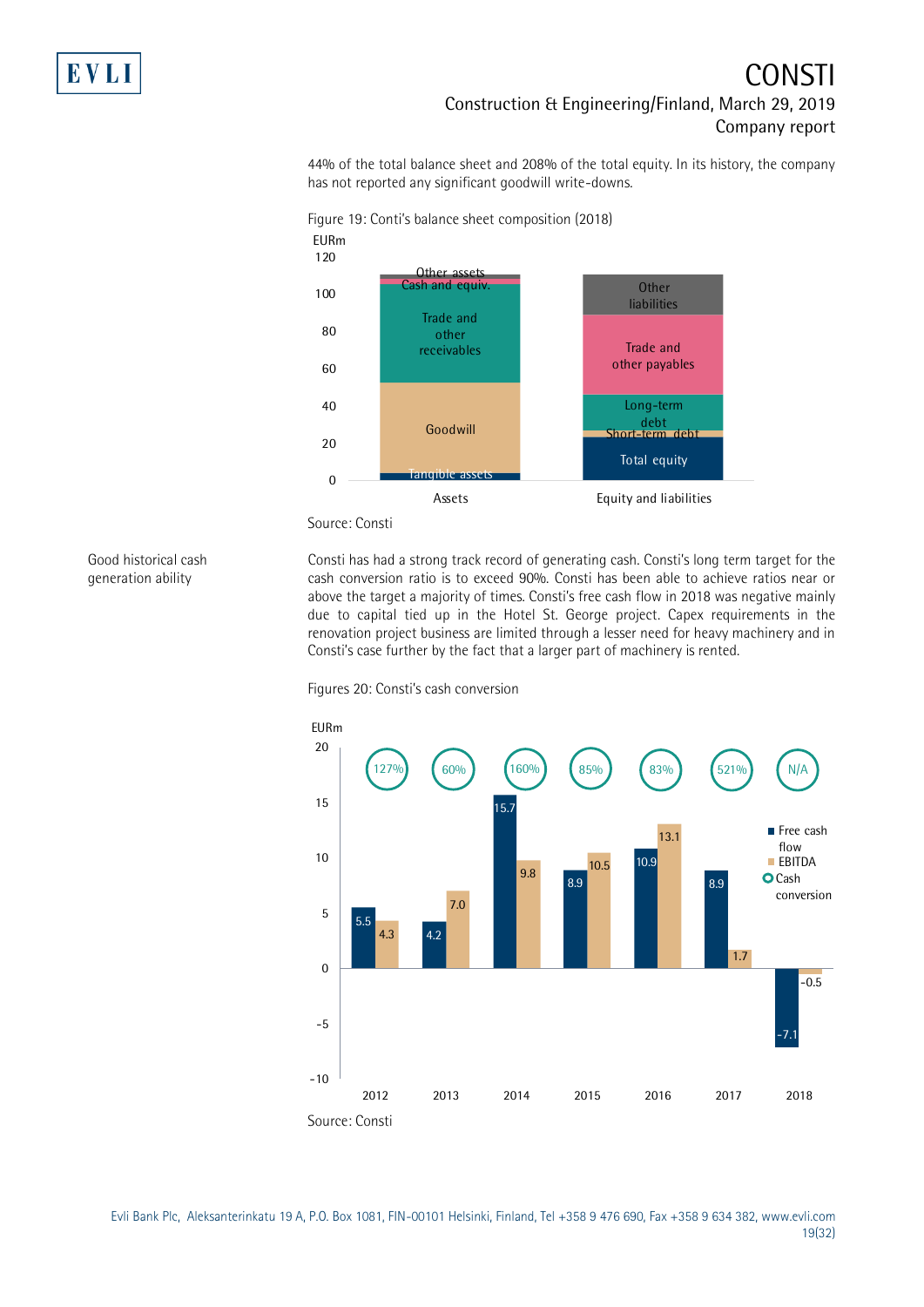

#### **Estimates**

We expect sales growth to be limited and estimate a sales CAGR of 2.2% during 2018- 2021E, slightly above the expected market growth. We expect Consti to focus on improving profitability and growth to slow down as such. Consti has also adopted stricter bidding criteria, which has had an effect on pipeline renovations in particular, and which we expect to continue to show during 2019. Consti's order backlog in Q4/2018 was also on par with the comparison period, but Consti's management still expects more activity in 2019 compared to the previous year. This is supported by the significant orders signed during Q1/2019. We expect Consti's profitability to improve in 2019 and estimate an EBIT-margin of 2.2% in 2019E. Profitability will be aided by the finishing of unprofitable projects, although we remain somewhat conservative to profitability development, compared to pre-2017 achieved EBIT-margins of over 4%, as a few of the are projects still on-going and risks for further exceeding costs exist. The overall margins in the renovation sector have likely been impacted by growth in the new building volumes in recent years due to increased pricing power of subcontractors and suppliers but should be able to recover as new building volume growth is expected to decline. This should further aid in the availability of skilled subcontractors and as such also project execution. The organizational changes will also result in cost savings, targeted at around EUR 2m, to be achieved in full as of 2020. Sales growth estimate 2.2% (CAGR) for '18-'21E Expect margin improvement but project risks still remain

#### Table 2: Estimates summary

| Consti                     |          | 2017 01/18 | 02/18   | 03/18   | 04/18   |         | 2018 01/'19E 02/'19E 03/'19E 04/'19E 2019E 2020E 2021E |        |        |               |                   |         |         |
|----------------------------|----------|------------|---------|---------|---------|---------|--------------------------------------------------------|--------|--------|---------------|-------------------|---------|---------|
| <b>Housing Companies</b>   |          | 17.9       | 25.1    | 28.9    | 32.4    | 104.3   | 17.2                                                   | 24.3   | 27.5   | 31.4          | 100.4             | 102.0   | 104.0   |
| Corporations               |          | 26.0       | 33.1    | 33.2    | 42.0    | 134.3   | 28.0                                                   | 35.0   | 35.5   | 44.0          | 142.5             | 145.0   | 147.5   |
| <b>Public Sector</b>       |          | 3.0        | 3.8     | 4.0     | 7.2     | 18.0    | 4.0                                                    | 4.5    | 4.5    | 7.0           | 20.0              | 21.0    | 21.5    |
| <b>Building Technology</b> |          | 17.9       | 20.1    | 16.8    | 20.4    | 75.2    | 18.2                                                   | 21.5   | 17.0   | 20.5          | 77.2              | 79.0    | 80.5    |
| Eliminations               |          | $-2.5$     | $-4.5$  | $-4.0$  | $-5.1$  | $-16.1$ | $-3.0$                                                 | $-4.0$ | $-4.0$ | $-5.0$        | $-16.0$           | $-16.0$ | $-16.5$ |
| Net sales                  | 300.2    | 62.3       | 77.8    | 78.9    | 96.8    | 315.8   | 64.4                                                   | 81.3   | 80.5   | 97.9          | 324.1 331.0 337.0 |         |         |
| change, %                  | 14.8%    | 8.7%       | $-1.3%$ | 1.4%    | 12.1%   | $5.2\%$ | 3.4%                                                   | 4.5%   | 2.0%   | 1.2%          | 2.6%              | $2.1\%$ | 1.8%    |
| Operating profit           | $-0.4$   | $-0.2$     | 1.7     | $-1.4$  | $-2.2$  | $-2.2$  | 0.1                                                    | 1.5    | 2.5    | $3.0^{\circ}$ | 7.1               | 11.2    | 12.3    |
| -margin, %                 | $-0.1\%$ | $-0.4%$    | $2.1\%$ | $-1.8%$ | $-2.3%$ | $-0.7%$ | 0.2%                                                   | 1.8%   | 3.1%   | 3.1%          | 2.2%              | 3.4%    | 3.6%    |

Source: Consti, Evli research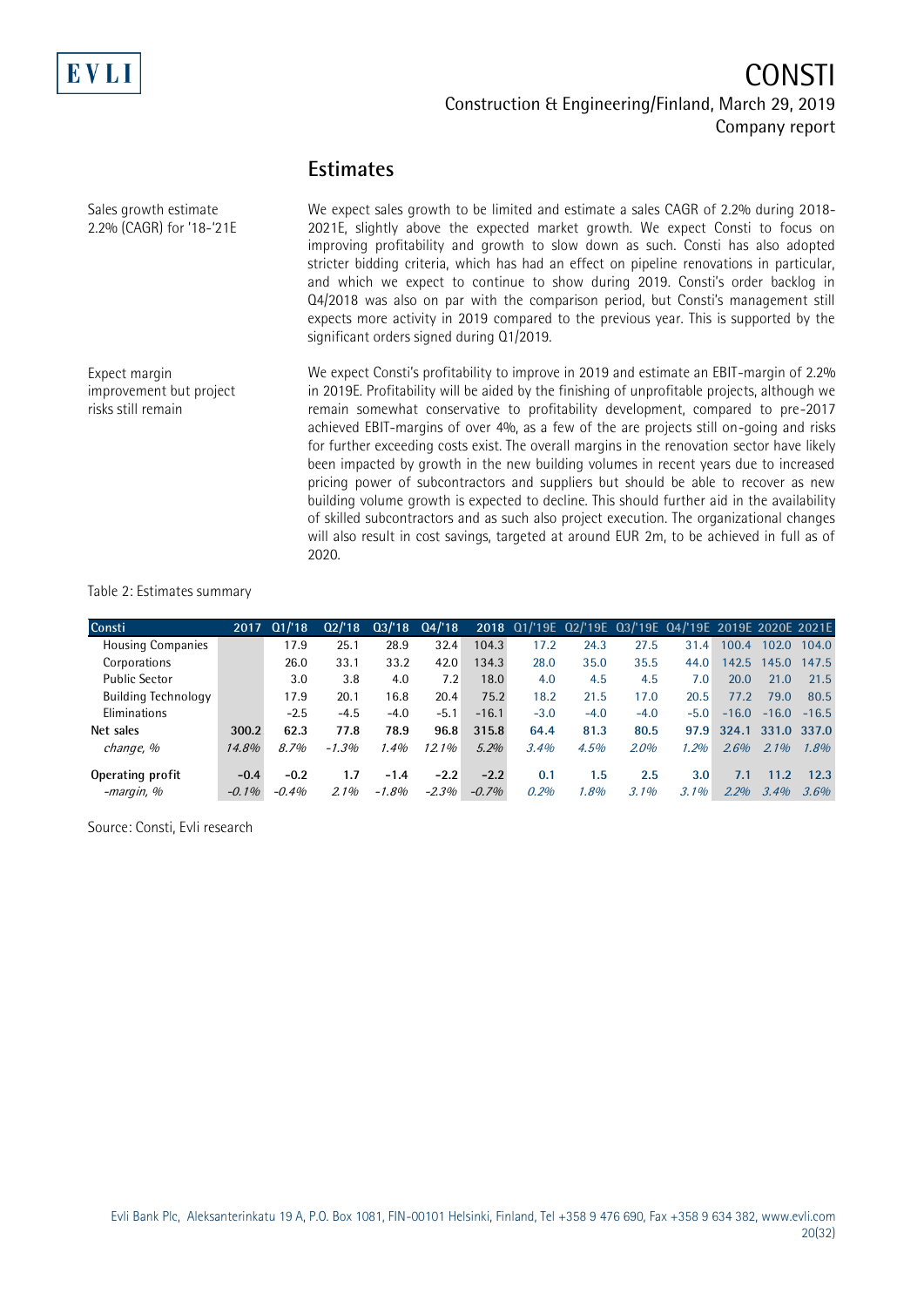#### EVLI EQUITY RESEARCH

# Construction & Engineering/Finland, March 29, 2019 Company report

#### **Valuation**

We base our valuation on our mainly Nordic construction and building installations and services peer groups, as we do not identify a comparable renovation sector focused peer group. Consti trades at a 22%/31% discount on 2019E EV/EBIT to the groups respectively. Although we consider that the less cyclical renovation sector and a favourable demand outlook would warrant valuation closer to the construction companies, Consti's risk profile has been elevated due to internal project management issues and the on-going arbitration proceedings in the Hotel St. George project. As such we consider a discount justifiable. We value Consti at 9.2x 2019E EV/EBIT for a target price of EUR 6.0 and downgrade to HOLD (BUY). HOLD (BUY) with a target price of EUR 6.0 At a discount to the

We have compared Consti's valuation against both a mainly Nordic construction sector and building installations and service peer group, as Consti in our view has no directly comparable local peers and Consti's main listed competitors operate in both of these sectors. We consider the construction companies a closer comparable due to the higher share of project type business, while the building installations and services companies typically have a higher share of recurring business through service contracts. Compared to the peer groups, Consti is clearly a smaller player, but operates within the less cyclical renovation sector, where margins are typically also lower compared to for instance new building construction. Compared to both the construction companies and building installations and services companies Consti trades at a significant discount on our estimates.

#### Table 3: Consti's peer groups

construction and building installations and service

peer groups

|                                   | <b>MCAP</b> |        | EV/EBITDA |        | EV/EBIT |        | P/E    |         | Div. yield |
|-----------------------------------|-------------|--------|-----------|--------|---------|--------|--------|---------|------------|
| <b>Construction companies</b>     | <b>MEUR</b> | 19E    | 20E       | 19 E   | 20E     | 19E    | 20E    | 19E     | 20E        |
| <b>YIT</b>                        | 1083        | 7.1x   | 7.3x      | 8.7x   | 9.2x    | 7.9x   | 8.6x   | $5.8\%$ | $6.2\%$    |
| lSRV Yhtiöt                       | 103         | 13.6x  | 11.1x     | 16.1x  | 12.7x   | 11.0x  | 7.4x   | $2.9\%$ | $3.7\%$    |
| Lehto Group                       | 249         | 6.7x   | 6.1x      | 7.4x   | 6.6x    | 7.7x   | 6.8x   | $5.8\%$ | 6.6 %      |
| <b>Skanska</b>                    | 6991        | 9.6x   | 9.1x      | 11.8x  | 11.0x   | 13.9x  | 12.9x  | $4.1\%$ | $4.4\%$    |
| <b>NCC</b>                        | 1484        | 7.5x   | 6.0x      | 11.5x  | 8.3x    | 14.4x  | 10.3x  | $4.2\%$ | 5.3 %      |
| <b>Peab</b>                       | 2231        | 8.5x   | 8.4x      | 11.2x  | 11.0x   | 11.2x  | 11.1x  | $5.5\%$ | $5.7\%$    |
| JM                                | 1207        | 9.9x   | 9.8x      | 10.2x  | 9.9x    | 10.6x  | 10.4x  | $6.1\%$ | $6.0\%$    |
| <b>Veidekke</b>                   | 1231        | 7.6x   | 7.1x      | 11.6x  | 10.4x   | 11.3x  | 10.4x  | $5.8\%$ | $6.0\%$    |
| Peer Group Average                | 1822        | 8.8x   | 8.1x      | 11.0x  | 9.9x    | 11.0x  | 9.7x   | $5.0\%$ | $5.5\%$    |
| Peer Group Median                 | 1219        | 8.1x   | 7.9x      | 11.3x  | 10.1x   | 11.1x  | 10.4x  | $5.6\%$ | $5.8\%$    |
| Consti (Evli est.)                | 44          | 5.6x   | 3.6x      | 8.8x   | 5.0x    | 9.2x   | 5.5x   | 4.5 %   | 7.1 %      |
| Consti prem./disc. to peer median |             | $-31%$ | $-54%$    | $-22%$ | $-50%$  | $-17%$ | $-47%$ |         |            |

Source Bloomberg, Evli Research

| <b>Building installations and</b> | <b>MCAP</b> |        | EV/EBITDA | EV/EBIT         |        | P/E    |       | Div. yield |         |  |
|-----------------------------------|-------------|--------|-----------|-----------------|--------|--------|-------|------------|---------|--|
| services companies                | <b>EUR</b>  | 19E    | 20E       | 19 <sub>E</sub> | 20E    | 19E    | 20E   | 19E        | 20E     |  |
| Caverion                          | 784         | 7.8x   | 6.6x      | 14.8x           | 11.0x  | 18.0x  | 13.7x | $2.7\%$    | $4.0\%$ |  |
| Bravida Holding                   | 1554        | 12.5x  | 12.2x     | 13.4x           | 13.1x  | 16.3x  | 15.9x | $2.8\%$    | $3.1\%$ |  |
| MITIE Group                       | 642         | 6.2x   | 5.9x      | 8.5x            | 7.8x   | 8.3x   | 7.4x  | $2.7\%$    | $2.7\%$ |  |
| <b>ISS</b>                        | 5038        | 9.3x   | 8.6x      | 12.8x           | 11.5x  | 14.8x  | 13.1x | $4.0\%$    | $4.1\%$ |  |
| Bilfinger                         | 1347        | 6.5x   | 4.9x      | 9.3x            | 6.5x   | 14.7x  | 10.2x | $3.4\%$    | $4.0\%$ |  |
| Peer Group Average                | 1873        | 8.5x   | 7.6x      | 11.8x           | 10.0x  | 14.4x  | 12.1x | $3.1\%$    | $3.6\%$ |  |
| Peer Group Median                 | 1347        | 7.8x   | 6.6x      | 12.8x           | 11.0x  | 14.8x  | 13.1x | $2.8\%$    | 4.0 %   |  |
| Consti (Evli est.)                | 44          | 5.6x   | 3.6x      | 8.8x            | 5.0x   | 9.2x   | 5.5x  | 4.5 %      | 7.1 %   |  |
| Consti prem./disc. to peer median |             | $-28%$ | $-4.5%$   | $-31%$          | $-54%$ | $-38%$ | -58%  |            |         |  |

Source Bloomberg, Evli Research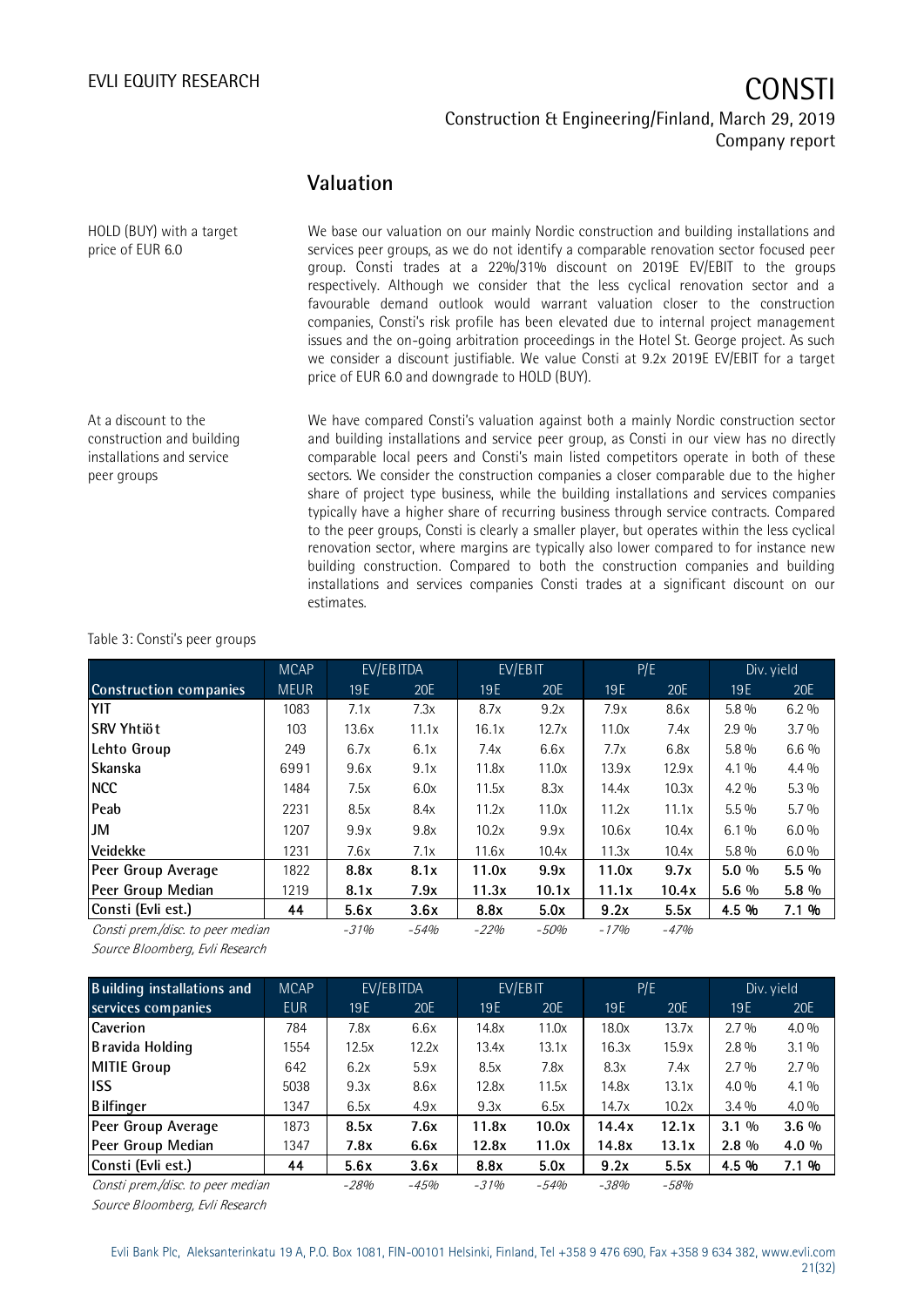

Figure 21: Historical forward 12-month EV/EBIT

Valuation historically below peers

View on renovation sector remains positive – company specific risks related to Consti

Consti has historically traded on an average discount of 17 % and 26% to the construction peers and building installations and services peers respectively, on forward 12-month EV/EBIT multiples, although the discount at least to the construction companies has decreased slightly. Valuation multiples in the construction sector have partly been affected by a weaker demand outlook and profitability challenges after having witnessed several boom years. The demand situation in the renovation sector however remains favourable and a weakened demand situation in new building construction supports Consti by alleviating some of the pressure from subcontractors and suppliers pricing power. Renovation as an industry however does have low barriers to entry, keeping competition higher and margins relatively low, which will likely be impacted further by construction companies seeking to strengthen their position in the renovation sector as building construction volumes decline. Also, the upside potential in margins in the sector is clearly lower compared to for instance developer based residential construction.

Due to the defensive nature of the renovation sector with a steadily increasing demand, despite a tougher competitive situation and a more limited margin potential, valuation closer to the construction peers would in our view be justifiable. However, in Consti's case several factors have increased the risks relating to future performance. Consti has had project management and execution related issues, which partly relate to more complex renovation projects of older buildings and thereto related surprise factors. Some of the projects are still on-going and expected to be completed during 2019. Another significant uncertainty is the arbitration proceeding relating to the Hotel St. George project, in which both involved parties have made claims against the other party. No decisions in the case have been made, but an unfavourable ruling could have a significant negative impact on future cash flows. Consti has taken the disagreement into consideration in its financial reporting.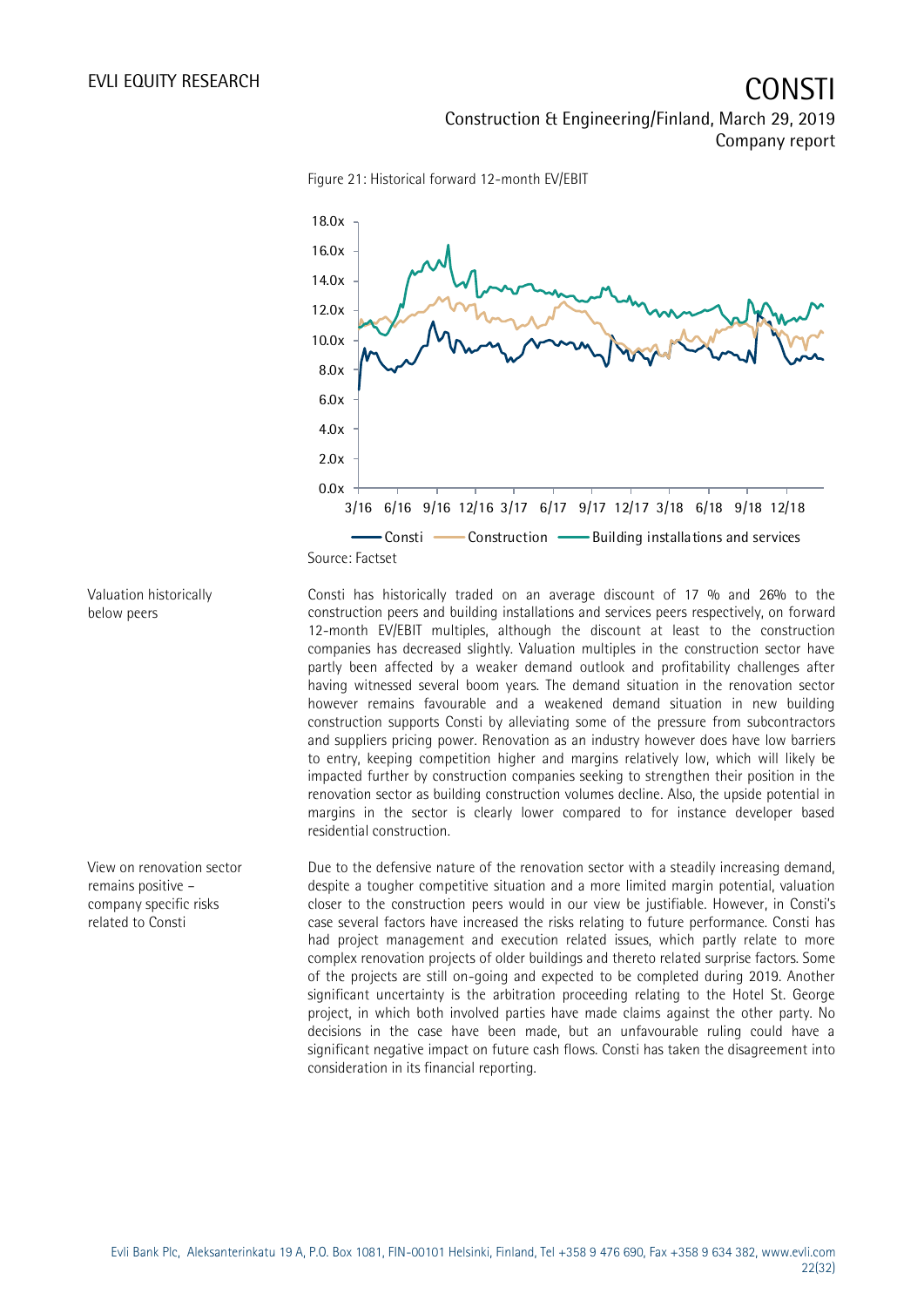

Source: Factset, Consti, Evli Research

Internal problems impacted on Consti's margins, construction companies also saw declines in 2018

Consti's EBIT-margin tumbled in 2017 and remained weak in 2018. Profitability among construction firms also fell in 2018, driven partly by increased construction costs, but is expected to rebound in 2019. Profitability of the building installations and services companies has remained relatively stable in recent years, likely reflecting the more recurring nature of the services business.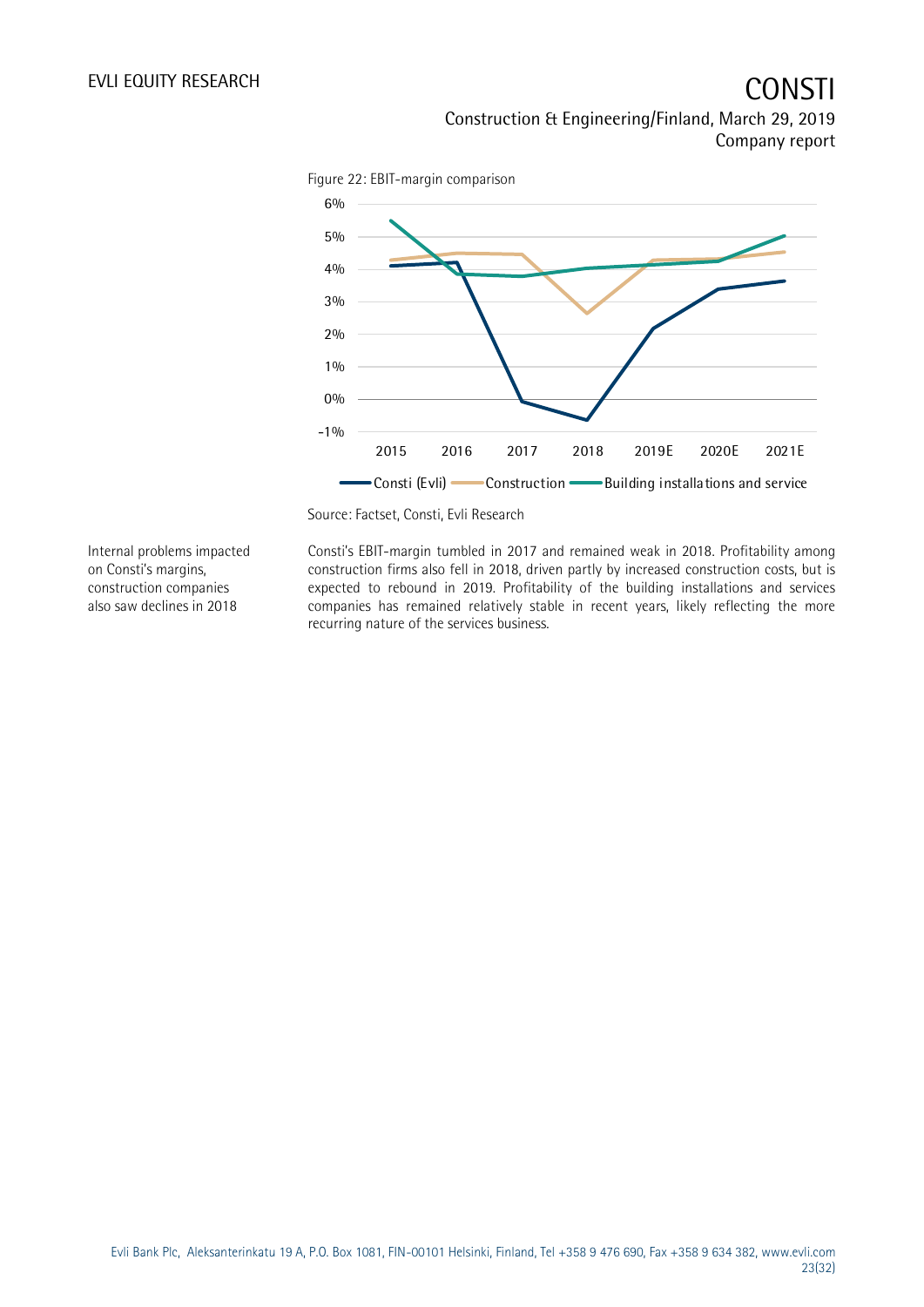| VALUATION RESULTS        | <b>BASE CASE DETAILS</b>    | VALUATION ASSUMPTIONS  | ASSUMPTIONS FOR WACC           |      |
|--------------------------|-----------------------------|------------------------|--------------------------------|------|
| Current share price      | 5.60 PV of Free Cash Flow   | 68 Long-term growth, % | 1.2 Risk-free interest rate, % | 2.25 |
| DCF share value          | 14.00 PV of Horizon value   | 66 WACC, %             | 8.6 Market risk premium, %     | 5.8  |
| Share price potential, % | 150.0 Unconsolidated equity | 0 Spread, %            | 0.5 Debt risk premium, %       | 3.3  |
| Maximum value            | 15.2 Marketable securities  | 3 Minimum WACC, %      | 8.1 Equity beta coefficient    | 1.15 |
| Minimum value            | 12.9 Debt - dividend        | -27 Maximum WACC, %    | 9.1 Target debt ratio, %       | 30   |
| Horizon value, %         | 49.2 Value of stock         | 110 Nr of shares, Mn   | 7.9 Effective tax rate, %      | 20   |

| DCF valuation, EURm       | 2018   | 2019E  | 2020E    | 2021E  | 2022E        | 2023E    | 2024E        | 2025E    | 2026E    | 2027E    | 2028E    | Horizon |
|---------------------------|--------|--------|----------|--------|--------------|----------|--------------|----------|----------|----------|----------|---------|
| Net sales                 | 316    | 324    | 331      | 337    | 344          | 349      | 354          | 359      | 365      | 370      | 375      | 379     |
| Sales growth, %           | 5.2    | 2.6    | 2.1      | 1.8    | 2.0          | 1.5      | 1.5          | 1.5      | 1.5      | 1.5      | 1.2      | 1.2     |
| Operating income (EBIT)   | $-2$   |        | 11       | 12     | 14           | 14       | 14           | 14       | 15       | 15       | 13       | 13      |
| EBIT margin, %            | $-0.7$ | 2.2    | 3.4      | 3.6    | 4.0          | 4.0      | 4.0          | 4.0      | 4.0      | 4.0      | 3.5      | 3.5     |
| + Depreciation+amort.     |        | 4      | 4        | 5      | 5            | 5        | 5            | 5        | 5        | 5        | 5        |         |
| - Income taxes            |        | $-1$   | $-2$     | $-2$   | $-3$         | $-3$     | $-3$         | $-3$     | $-3$     | $-3$     | $-3$     |         |
| - Change in NWC           | $-7$   |        | $\Omega$ | 0      | $\Omega$     | $\Omega$ | $\Omega$     | $\Omega$ | $\Omega$ | $\Omega$ |          |         |
| NWC / Sales, %            | $-2.5$ | $-2.7$ | $-2.7$   | $-2.7$ | $-2.7$       | $-2.7$   | $-2.7$       | $-2.7$   | $-2.7$   | $-2.7$   | $-2.7$   |         |
| + Change in other liabs   |        | 0      | $\Omega$ | 0      | $\Omega$     | $\Omega$ | $\Omega$     | $\Omega$ | $\Omega$ | $\Omega$ | $\Omega$ |         |
| - Capital Expenditure     | $-5$   | $-4$   | $-5$     | $-5$   | $-5$         | $-5$     | $-5$         | $-5$     | $-5$     | $-5$     | $-5$     | -5      |
| Investments / Sales, %    | 1.6    | 1.4    | 1.4      | 1.4    | 1.4          | 1.4      | 1.4          | 1.4      | 1.4      | 1.4      | 1.4      | 1.4     |
| - Other items             | 0      | 0      | 0        | 0      | $\mathbf{0}$ | $\Omega$ | $\mathbf{0}$ | $\Omega$ | 0        | 0        | 0        |         |
| = Unlevered Free CF (FCF) | $-11$  | 6      | 9        | 10     | 11           | 11       | 11           | 12       | 12       | 12       | 11       | 147     |
| = Discounted FCF (DFCF)   |        | 6      | 8        | 8      | 8            | 8        | 7            |          | 6        | 6        | 5        | 66      |
|                           |        |        |          |        |              |          |              |          |          |          |          |         |
| $=$ DFCF min WACC         |        | 6      | 8        | 8      | 8            | 8        | 7            | 7        | 6        | 6        | 5        | 74      |
| $=$ DFCF max WACC         |        | 6      | 8        | 8      | 8            |          |              | 6        | 6        | 6        | 5        | 59      |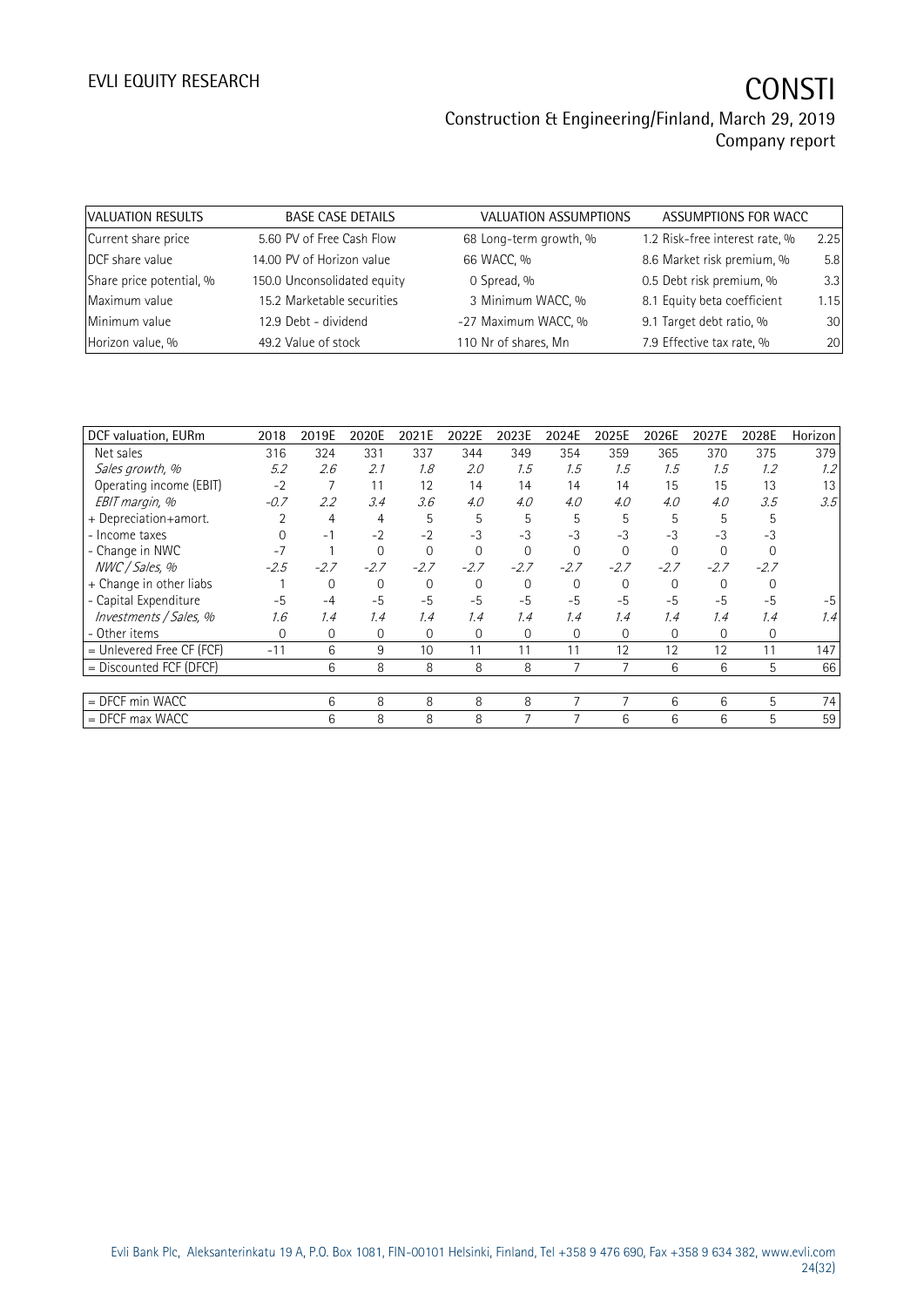| <b>INTERIM FIGURES</b>               |             |                |                |                |                |                     |                |                |                |                 |       |         |
|--------------------------------------|-------------|----------------|----------------|----------------|----------------|---------------------|----------------|----------------|----------------|-----------------|-------|---------|
| EVLI ESTIMATES, EURm                 | 201801      | 201802         | 201803         | 201804         | 2018           | 2019Q1E             | 2019Q2E        | 2019Q3E        | 2019Q4E        | 2019E           | 2020E | 2021E   |
| Net sales                            | 62          | 78             | 79             | 97             | 316            | 64                  | 81             | 81             | 98             | 324             | 331   | 337     |
| EBITDA                               | 0           | $\overline{2}$ | $-1$           | $-2$           | $\Omega$       | $\mathbf{1}$        | 3              | $\overline{4}$ | $\overline{4}$ | 11              | 16    | 17      |
| EBITDA margin (%)                    | 0.3         | 2.7            | $-1.3$         | $-1.8$         | $-0.1$         | 1.7                 | 3.1            | 4.4            | 4.1            | 3.5             | 4.7   | 5.0     |
| EBIT                                 | $\mathbf 0$ | $\overline{2}$ | $-1$           | $-2$           | $-2$           | $\mathbf 0$         | $\overline{2}$ | 3              | 3              | $\overline{7}$  | 11    | 12      |
| EBIT margin (%)                      | $-0.4$      | 2.2            | $-1.8$         | $-2.2$         | $-0.7$         | 0.2                 | 1.8            | 3.1            | 3.1            | 2.2             | 3.4   | 3.6     |
| Net financial items                  | $\mathbf 0$ | $\mathbf 0$    | $\mathbf 0$    | $\mathbf 0$    | $-1$           | $\mathbf 0$         | $\Omega$       | 0              | $\mathbf 0$    | $-1$            | $-1$  | $-1$    |
| Pre-tax profit                       | 0           | $\overline{2}$ | $-2$           | $-2$           | $-3$           | $\mathbf{0}$        | 1              | $\overline{2}$ | 3              | $6\phantom{1}6$ | 10    | 11      |
| Tax                                  | 0           | $\mathbf{0}$   | $\mathbf 0$    | $\mathbf 0$    | $\overline{1}$ | $\mathbf 0$         | $\mathbf{0}$   | 0              | $-1$           | $-1$            | $-2$  | $-2$    |
| Tax rate (%)                         | 18.9        | 19.7           | 20.0           | 17.4           | 17.9           | 20.0                | 20.0           | 20.0           | 20.0           | 20.0            | 20.0  | 20.0    |
| Net profit                           | $\mathbf 0$ | $\overline{1}$ | $-1$           | $-2$           | $-2$           | $\mathbf 0$         | $\mathbf{1}$   | $\overline{2}$ | $\overline{2}$ | 5               | 8     | 9       |
| <b>FPS</b>                           | $-0.04$     | 0.16           | $-0.17$        | $-0.25$        | $-0.30$        | $-0.01$             | 0.12           | 0.22           | 0.27           | 0.61            | 1.02  | 1.16    |
| EPS adjusted (diluted no. of shares) | $-0.04$     | 0.16           | $-0.17$        | $-0.25$        | $-0.30$        | $-0.01$             | 0.12           | 0.22           | 0.27           | 0.61            | 1.02  | 1.16    |
| Dividend per share                   | 0.00        | 0.00           | 0.00           | 0.00           | 0.00           | 0.00                | 0.00           | 0.00           | 0.00           | 0.25            | 0.40  | 0.58    |
| SALES, EURm                          |             |                |                |                |                |                     |                |                |                |                 |       |         |
| Elimination                          | $-2$        | $-4$           | $-4$           | $-5$           | $-16$          | $-3$                | $-4$           | $-4$           | $-5$           | $-16$           | $-16$ | $-16$   |
| Housing Companies                    | 18          | 25             | 29             | 32             | 104            | 17                  | 24             | 28             | 31             | 100             | 102   | 104     |
| Corporations                         | 26          | 33             | 33             | 42             | 134            | 28                  | 35             | 36             | 44             | 143             | 145   | 148     |
| <b>Public Sector</b>                 | 3           | $\overline{4}$ | $\overline{4}$ | $\overline{7}$ | 18             | $\overline{4}$      | 5              | 5              | $\overline{7}$ | 20              | 21    | 22      |
| <b>Building Technology</b>           | 18          | 20             | 17             | 20             | 75             | 18                  | 21             | 17             | 21             | 77              | 79    | 81      |
| Total                                | 62          | 78             | 79             | 97             | 316            | 64                  | 81             | 81             | 98             | 324             | 331   | 337     |
| SALES GROWTH, Y/Y %                  |             |                |                |                |                |                     |                |                |                |                 |       |         |
| Technical Building Services          | $-100.0$    | $-100.0$       | $-100.0$       | $-100.0$       | $-100.0$       | 0.0                 | 0.0            | 0.0            | 0.0            | 0.0             | 0.0   | 0.0     |
| Renovation                           | $-100.0$    | $-100.0$       | $-100.0$       | $-100.0$       | $-100.0$       | 0.0                 | 0.0            | 0.0            | 0.0            | 0.0             | 0.0   | $0.0\,$ |
| <b>Building Facades</b>              | $-100.0$    | $-100.0$       | $-100.0$       | $-100.0$       | $-100.0$       | 0.0                 | 0.0            | 0.0            | 0.0            | 0.0             | 0.0   | 0.0     |
| Elimination                          | 53.0        | 97.5           | 15.1           | 53.8           | 50.4           | 22.0                | $-10.2$        | 0.1            | $-2.7$         | $-0.3$          | 0.0   | 3.1     |
| Housing Companies                    | 0.0         | 0.0            | 0.0            | 0.0            | 0.0            | $-3.7$              | $-3.2$         | $-5.0$         | $-3.2$         | $-3.8$          | 1.6   | 2.0     |
| Corporations                         | 0.0         | 0.0            | 0.0            | 0.0            | 0.0            | 7.7                 | 5.6            | 7.0            | 4.8            | 6.1             | 1.8   | 1.7     |
| <b>Public Sector</b>                 | 0.0         | 0.0            | 0.0            | 0.0            | 0.0            | 33.0                | 17.7           | 11.6           | $-2.1$         | 11.0            | 5.0   | 2.4     |
| <b>Building Technology</b>           | 0.0         | 0.0            | 0.0            | 0.0            | 0.0            | 1.8                 | 6.5            | 1.3            | 0.7            | 2.6             | 2.4   | 1.9     |
| Total                                | 8.7         | $-1.3$         | 1.4            | 12.1           | 5.2            | 3.4                 | 4.5            | 2.0            | 1.2            | 2.6             | 2.1   | 1.8     |
| EBIT, EURm                           |             |                |                |                |                |                     |                |                |                |                 |       |         |
| Group                                | 0           | $\overline{2}$ | $-1$           | $-2$           | $-2$           | $\mathbf 0$         | $\overline{2}$ | 3              | 3              | $7\overline{ }$ | 11    | 12      |
| Total                                | $\mathbf 0$ | $\overline{2}$ | $-1$           | $-2$           | $-2$           | $\mathsf{O}\xspace$ | $\overline{2}$ | 3              | $\overline{3}$ | $\overline{7}$  | 11    | 12      |
| EBIT margin, %                       |             |                |                |                |                |                     |                |                |                |                 |       |         |
| Total                                | $-0.4$      | 2.2            | $-1.8$         | $-2.2$         | $-0.7$         | 0.2                 | 1.8            | 3.1            | 3.1            | 2.2             | 3.4   | $3.6\,$ |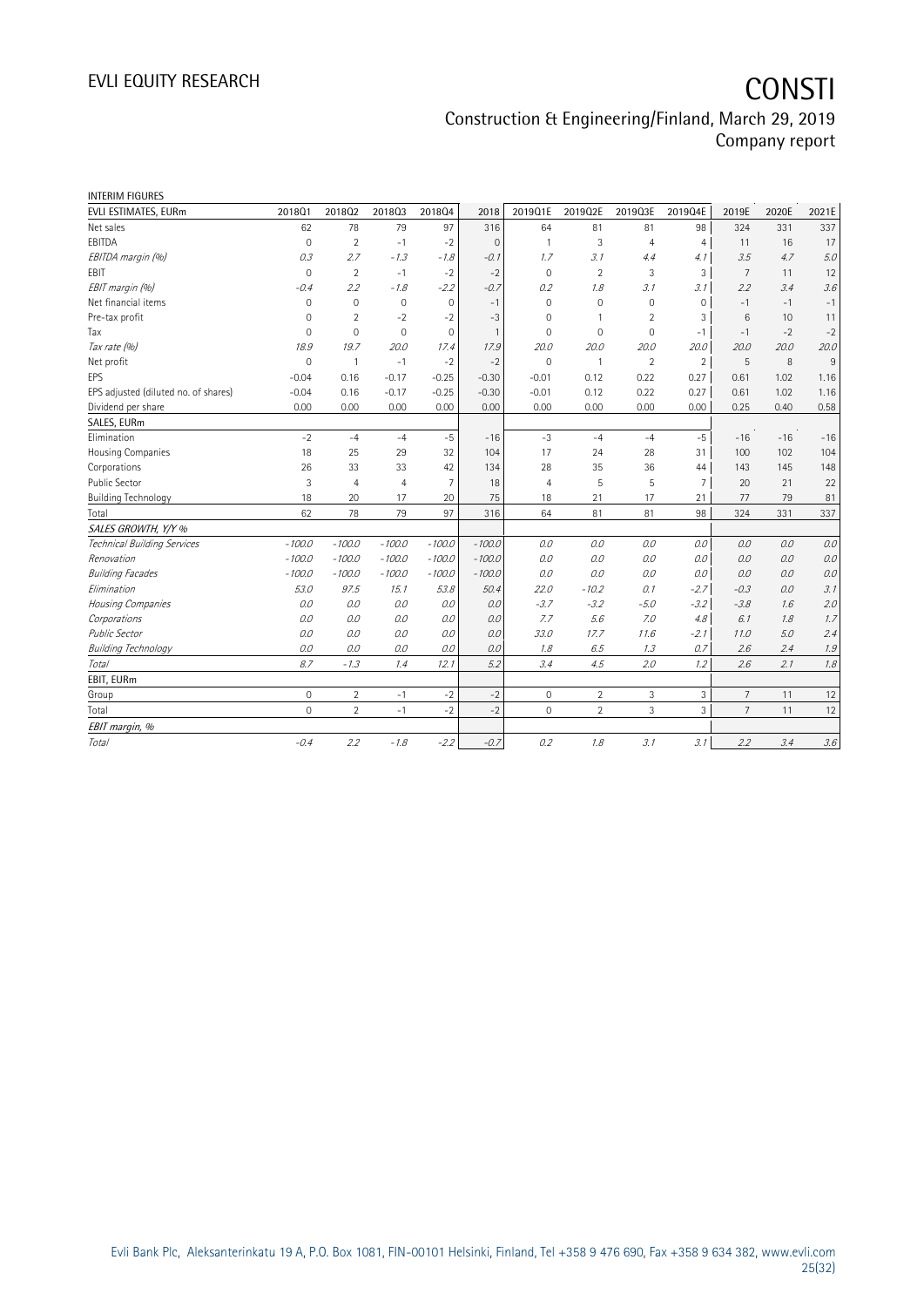# EVLI EQUITY RESEARCH **CONSTI**

## Construction & Engineering/Finland, March 29, 2019 Company report

| INCOME STATEMENT, EURm                   | 2014                       | 2015                        | 2016                     | 2017                        | 2018                       | 2019E                       | 2020E       | 2021E                      |
|------------------------------------------|----------------------------|-----------------------------|--------------------------|-----------------------------|----------------------------|-----------------------------|-------------|----------------------------|
| Sales                                    | 216                        | 256                         | 262                      | 300                         | 316                        | 324                         | 331         | 337                        |
| Sales growth (%)                         | 25.6                       | 18.6                        | 2.1                      | 14.8                        | 5.2                        | 2.6                         | 2.1         | 1.8                        |
| Costs                                    | $-206$                     | $-244$                      | $-248$                   | $-298$                      | $-316$                     | $-313$                      | $-315$      | $-320$                     |
| Reported EBITDA                          | 10                         | 13                          | 13                       | $\overline{\mathbf{c}}$     | $\mathsf{O}\xspace$        | 11                          | 16          | 17                         |
| Extraordinary items in EBITDA            | $\mathbf 0$                | $\mathbf 0$                 | $\mathbf 0$              | $\circ$                     | $\mathbf 0$                | $\mathsf{O}\xspace$         | $\mathbf 0$ | $\mathbf 0$                |
| EBITDA margin (%)                        | 4.5                        | 4.9                         | 5.0                      | 0.6                         | -0.1                       | 3.5                         | 4.7         | 5.0                        |
| Depreciation                             | $-2$                       | $-2$                        | $-2$                     | $-2$                        | $-2$                       | $-4$                        | $-4$        | $-5$                       |
| EBITA                                    | 8                          | 11                          | 11                       | $\mathbf 0$                 | $-2$                       | $\overline{7}$              | 11          | 12                         |
| Goodwill amortization / writedown        | $\mathbf 0$                | $\mathbf 0$                 | $\mathbf 0$              | 0                           | $\mathbf 0$                | $\mathsf{O}\xspace$         | $\mathbf 0$ | $\mathbf 0$                |
| Reported EBIT                            | 8                          | 11                          | 11                       | $\mathbf 0$                 | $-2$                       | $\overline{7}$              | 11          | 12                         |
| EBIT margin (%)                          | 3.6                        | 4.1                         | 4.2                      | $-0.1$                      | $-0.7$                     | 2.2                         | 3.4         | 3.6                        |
| Net financials                           | $-5$                       | $-4$                        | $-1$                     | $-1$                        | $-1$                       | $-1$                        | $-1$        | $-1$                       |
| Pre-tax profit                           | 3                          | 6                           | 10                       | $-1$                        | $-3$                       | $\,6\,$                     | 10          | 11                         |
| Extraordinary items                      | $\mathbf 0$                | $-2$                        | $\mathbf 0$              | $\circ$                     | $\mathbf 0$                | $\mathsf{O}\xspace$         | $\mathbf 0$ | $\mathbf 0$                |
| Taxes                                    | $-1$                       | $-1$                        | $-2$                     | $\mathbf 0$                 | $\mathbf{1}$               | -1                          | $-2$        | $-2$                       |
| Minority shares                          | $\mathbf 0$                | $\mathbf 0$                 | $\mathbf 0$              | $\mathbf 0$                 | $\mathbf 0$                | $\mathsf{O}\xspace$         | $\mathbf 0$ | $\mathbf 0$                |
| Net profit                               | $\overline{2}$             | 3                           | 8                        | $-1$                        | $-2$                       | 5                           | 8           | $9\,$                      |
| <b>BALANCE SHEET, EURm</b>               |                            |                             |                          |                             |                            |                             |             |                            |
| Assets                                   |                            |                             |                          |                             |                            |                             |             |                            |
| Fixed assets                             | 7                          | $\,6$                       | $\,6$                    | 5                           | 8                          | 8                           | 9           | 9                          |
| % of sales                               | $\ensuremath{\mathcal{S}}$ | $\mathcal{L}_{\mathcal{L}}$ | $\overline{\mathcal{L}}$ | $\mathcal{L}_{\mathcal{L}}$ | $\ensuremath{\mathcal{S}}$ | $\mathcal{I}% _{G}$         | 3           | $\ensuremath{\mathcal{S}}$ |
| Goodwill                                 | 44                         | 43                          | 44                       | 49                          | 49                         | 49                          | 49          | 49                         |
| % of sales                               | 20                         | 17                          | 17                       | 16                          | 15                         | 15                          | 15          | 14                         |
| Inventory                                | $\mathbf{1}$               | 1                           | $\mathbf{1}$             | $\mathbf{1}$                | $\mathbf{1}$               | $\mathbf{1}$                | 1           | $\mathbf{1}$               |
| % of sales                               | 0                          | 0                           | 0                        | 0                           | 0                          | 0                           | 0           | 0                          |
| Receivables                              | 35                         | 36                          | 39                       | 36                          | 53                         | 49                          | 50          | 51                         |
| % of sales                               | 16                         | 14                          | 15                       | 12                          | 17                         | 15                          | 15          | 15                         |
| Liquid funds                             | 10                         | $\overline{4}$              | 9                        | 10                          | 3                          | 10                          | 11          | 11                         |
| % of sales                               | 5                          | $\overline{2}$              | $\overline{4}$           | 3                           | $\mathcal I$               | $\mathcal{S}_{\mathcal{S}}$ | 3           | $\ensuremath{\mathcal{S}}$ |
| Total assets<br>Liabilities              | 96                         | 91                          | 98                       | 101                         | 115                        | 118                         | 119         | 121                        |
| Equity                                   | $\mathbf{1}$               | 25                          | 30                       | 25                          | 23                         | 28                          | 34          | 40                         |
| % of sales                               | 0                          | 10                          | 11                       | $\mathcal S$                | $\overline{z}$             | $\mathcal G$                | 10          | 12                         |
| Deferred taxes                           | $\mathsf{O}\xspace$        | $\mathbf 0$                 | $\mathbf 0$              | 0                           | $\mathbf 0$                | $\mathsf{O}\xspace$         | $\mathbf 0$ | $\mathbf 0$                |
| % of sales                               | 0                          | 0                           | 0                        | 0                           | 0                          | 0                           | 0           | 0                          |
| Interest bearing debt                    | 55                         | 21                          | 21                       | 22                          | 27                         | 29                          | 23          | 17                         |
| % of sales                               | 25                         | 8                           | 8                        | 7                           | 8                          | 9                           | 7           | 5                          |
| Non-interest bearing current liabilities | 40                         | 43                          | 46                       | 52                          | 62                         | 58                          | 59          | 60                         |
| % of sales                               | 18                         | 17                          | 18                       | 17                          | 20                         | 18                          | 18          | 18                         |
| Other interest free debt                 | $\mathbf 0$                | $\mathbf 0$                 | $\mathbf 0$              | $\mathbf 0$                 | $\mathbf 0$                | $\mathsf{O}\xspace$         | $\mathbf 0$ | $\mathbf 0$                |
| % of sales                               | 0                          | 0                           | 0                        | 0                           | 0                          | 0                           | 0           | $\mathcal O$               |
| <b>Total liabilities</b>                 | 96                         | 91                          | 98                       | 101                         | 115                        | 118                         | 119         | 121                        |
| CASH FLOW, EURm                          |                            |                             |                          |                             |                            |                             |             |                            |
| + EBITDA                                 | 10                         | 13                          | 13                       | $\sqrt{2}$                  | $\mathbf 0$                | 11                          | 16          | 17                         |
| - Net financial items                    | $-5$                       | $-4$                        | $-1$                     | $-1$                        | $-1$                       | $-1$                        | $-1$        | $-1$                       |
| - Taxes                                  | $\mathsf{O}\xspace$        | $-1$                        | $-2$                     | $\mathbb O$                 | $\mathbf 0$                | -1                          | $-2$        | $-2$                       |
| - Increase in Net Working Capital        | 8                          | $\overline{2}$              | $\mathbb O$              | 8                           | $-7$                       | $\mathbf{1}$                | $\mathbf 0$ | $\mathbf 0$                |
| $+/-$ Other                              | $\mathbf 0$                | $-2$                        | $\mathsf{O}\xspace$      | $-1$                        | $\mathbf 0$                | $\mathsf{O}\xspace$         | $\mathbf 0$ | $\mathbf 0$                |
| = Cash flow from operations              | 12                         | $\overline{7}$              | 11                       | 9                           | $-8$                       | 10                          | 13          | 14                         |
| - Capex                                  | $-2$                       | $-1$                        | -3                       | $-1$                        | $-5$                       | $-4$                        | $-5$        | $-5$                       |
| - Acquisitions                           | $\mathbb O$                | $\mathbf 0$                 | $\mathsf{O}\xspace$      | $-4$                        | $\mathbf 0$                | $\mathbb O$                 | $\mathbf 0$ | $\mathbf 0$                |
| + Divestments                            | $\mathbf 0$                | $\mathbf 0$                 | $\mathsf{O}\xspace$      | $\circ$                     | $\mathbf 0$                | $\mathsf{O}\xspace$         | $\mathbf 0$ | $\mathsf{O}\xspace$        |
| = Net cash flow                          | 9                          | 6                           | 8                        | 3                           | $-13$                      | 5                           | 8           | 9                          |
| +/- Change in interest-bearing debt      | $-1$                       | $-33$                       | $\mathsf{O}\xspace$      | $\mathbf 0$                 | 5                          | $\overline{2}$              | $-6$        | $-6$                       |
| +/- New issues/buybacks                  | $\mathbf 0$                | 21                          | $\mathbf 0$              | $\mathbf{1}$                | $\mathbf 0$                | $\mathsf{O}\xspace$         | $\mathbf 0$ | $\mathsf{O}\xspace$        |
| - Paid dividend                          | $\mathbf 0$                | $\mathsf{O}\xspace$         | -3                       | $-4$                        | $\mathbf 0$                | $\mathbb O$                 | $-2$        | $-3$                       |
| +/- Change in loan receivables           | $\mathbf{1}$               | $\mathbf 0$                 | $\mathsf{O}\xspace$      | $\mathbf{1}$                | 1                          | $\mathbb O$                 | $\bf 0$     | $\mathsf{O}\xspace$        |
| Change in cash                           | 9                          | $^{\rm -6}$                 | $\mathsf S$              | $\mathbf{1}$                | $^{\rm -6}$                | $\overline{7}$              | $\mathbf 0$ | 0                          |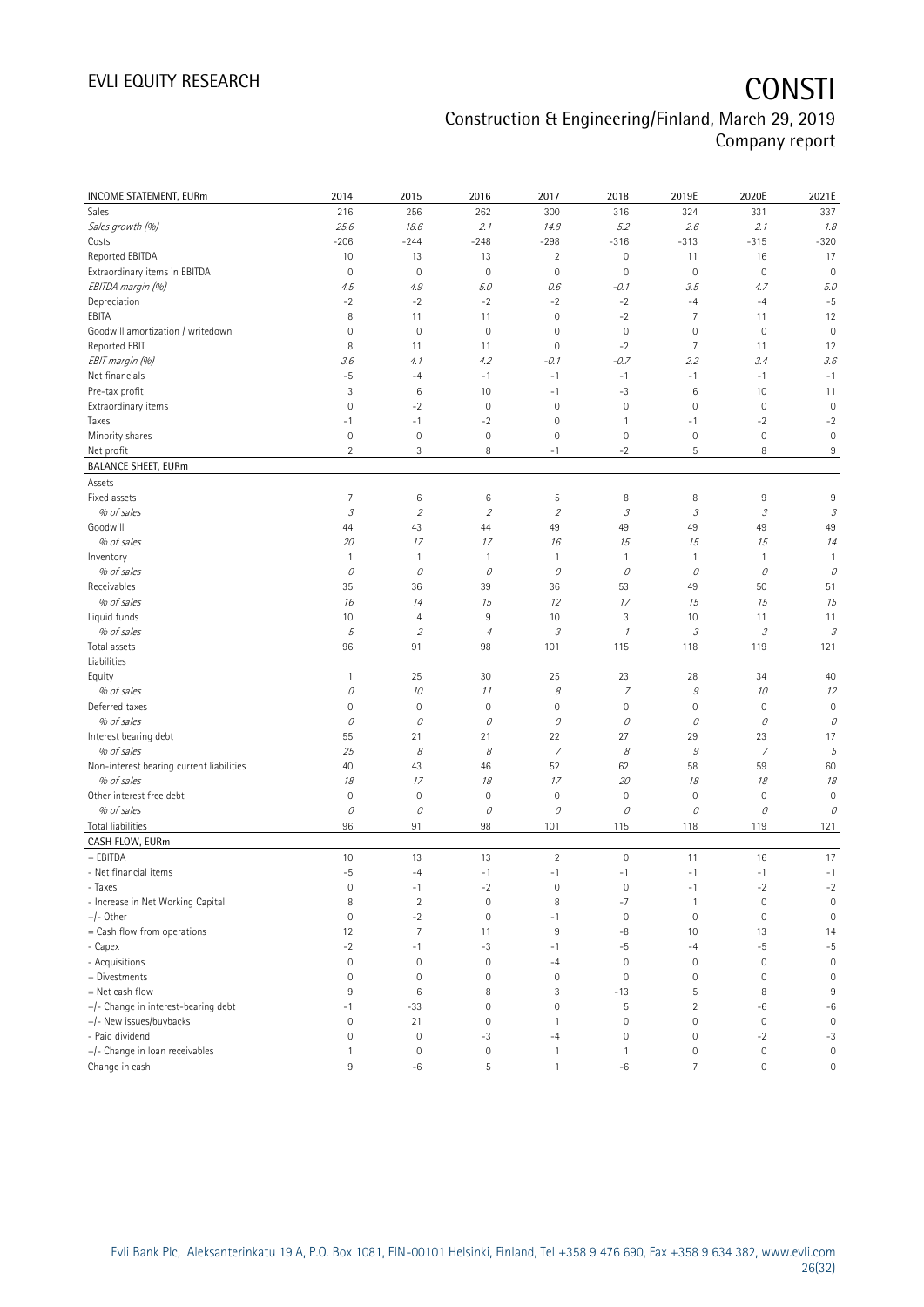| <b>KEY FIGURES</b>                  | 2015    | 2016    | 2017           | 2018                | 2019E          | 2020E   | 2021E   |
|-------------------------------------|---------|---------|----------------|---------------------|----------------|---------|---------|
| M-cap                               | 73      | 112     | 66             | 43                  | 44             | 44      | 44      |
| Net debt                            | 17      | 12      | 12             | 24                  | 18             | 12      | $\,6$   |
| Enterprise value                    | 91      | 125     | 78             | 67                  | 62             | 56      | 50      |
| Sales                               | 256     | 262     | 300            | 316                 | 324            | 331     | 337     |
| EBITDA                              | 13      | 13      | $\overline{2}$ | $\mathsf{O}\xspace$ | 11             | 16      | 17      |
| EBIT                                | 11      | 11      | 0              | $-2$                | $\overline{7}$ | 11      | 12      |
| Pre-tax                             | 6       | 10      | $-1$           | -3                  | 6              | 10      | 11      |
| Earnings                            | 5       | 8       | $-1$           | $-2$                | 5              | 8       | $9\,$   |
| Book value                          | 25      | 30      | 25             | 23                  | 28             | 34      | 40      |
| Valuation multiples                 |         |         |                |                     |                |         |         |
| EV/sales                            | 0.4     | 0.5     | 0.3            | 0.2                 | 0.2            | 0.2     | 0.1     |
| EV/EBITDA                           | 7.2     | 9.5     | 45.3           | $-144.0$            | 5.6            | 3.6     | 3.0     |
| EV/EBITA                            | 8.6     | 11.4    | $-207.0$       | $-31.4$             | 8.8            | 5.0     | 4.1     |
| EV/EBIT                             | 8.6     | 11.4    | $-207.0$       | $-31.4$             | 8.8            | 5.0     | 4.1     |
| EV/operating cash flow              | 7.0     | 10.8    | 9.1            | $-8.8$              | 5.9            | 4.1     | 3.5     |
| EV/cash earnings                    | 12.4    | 11.9    | 273.3          | $-54.9$             | 7.0            | 4.5     | 3.7     |
| P/E                                 | 13.6    | 14.1    | $-61.0$        | $-18.5$             | 9.2            | 5.5     | 4.8     |
| P/E excl. goodwill                  | 13.6    | 14.1    | $-61.0$        | $-18.5$             | 9.2            | 5.5     | 4.8     |
| P/B                                 | 3.0     | 3.8     | 2.6            | 1.8                 | 1.6            | 1.3     | 1.1     |
| P/sales                             | 0.3     | 0.4     | 0.2            | 0.1                 | 0.1            | 0.1     | 0.1     |
| P/CF                                | 5.7     | 9.7     | 7.7            | $-5.7$              | 4.2            | 3.2     | 3.0     |
| Target EV/EBIT                      | 0.0     | 0.0     | 0.0            | 0.0                 | 9.2            | 5.3     | 4.3     |
| Target P/E                          | $O.O$   | 0.0     | $O.O$          | O.O                 | $9.8\,$        | 5.9     | 5.2     |
| Target P/B                          | 0.0     | O.O     | $O.O$          | $O.O$               | 1.7            | 1.4     | 1.2     |
| Per share measures                  |         |         |                |                     |                |         |         |
| Number of shares                    | 7,615   | 7,621   | 7,621          | 7,858               | 7,858          | 7,858   | 7,858   |
| Number of shares (diluted)          | 7,615   | 7,621   | 7,621          | 7,858               | 7,858          | 7,858   | 7,858   |
| EPS                                 | 0.70    | 1.05    | $-0.14$        | $-0.30$             | 0.61           | 1.02    | 1.16    |
| EPS excl. goodwill                  | 0.70    | 1.05    | $-0.14$        | $-0.30$             | 0.61           | 1.02    | 1.16    |
| Cash EPS                            | 0.96    | 1.38    | 0.04           | $-0.15$             | 1.13           | 1.58    | 1.74    |
| Operating cash flow per share       | 1.69    | 1.52    | 1.12           | $-0.97$             | 1.34           | 1.73    | 1.85    |
| Capital employed per share          | 5.51    | 5.48    | 4.90           | 5.98                | 5.92           | 5.91    | 5.89    |
| Book value per share                | 3.22    | 3.89    | 3.32           | 2.98                | 3.59           | 4.36    | 5.12    |
| Book value excl. goodwill           | $-2.49$ | $-1.90$ | $-3.06$        | $-3.21$             | $-2.59$        | $-1.82$ | $-1.06$ |
| Dividend per share                  | 0.39    | 0.54    | 0.00           | 0.00                | 0.25           | 0.40    | 0.58    |
| Dividend payout ratio, %            | 55.4    | 51.5    | 0.0            | 0.0                 | 40.9           | 39.2    | 50.0    |
| Dividend yield, %                   | 4.1     | 3.7     | 0.0            | 0.0                 | 4.5            | 7.1     | 10.4    |
| Efficiency measures                 |         |         |                |                     |                |         |         |
| ROE                                 | 42.8    | 29.5    | $-3.9$         | $-9.6$              | 18.6           | 25.7    | 24.5    |
| ROCE                                | 21.0    | 22.7    | $-0.6$         | $-4.2$              | 13.4           | 19.9    | 21.7    |
| Financial ratios                    |         |         |                |                     |                |         |         |
| Capex/sales, %                      | 0.5     | 1.0     | 1.7            | 1.6                 | 1.4            | 1.4     | 1.4     |
| Capex/depreciation excl. goodwill,% | 66.0    | 87.6    | 36.4           | 302.9               | 107.4          | 102.0   | 101.7   |
| Net debt/EBITDA, book-weighted      | 1.4     | 0.9     | 7.0            | $-50.8$             | 1.6            | 0.8     | 0.4     |
| Debt/equity, market-weighted        | 0.3     | 0.2     | 0.3            | 0.6                 | 0.7            | 0.5     | 0.4     |
| Equity ratio, book-weighted         | 31.4    | 34.8    | 28.8           | 24.9                | 23.9           | 28.7    | 33.4    |
| Gearing                             | 0.71    | 0.41    | 0.48           | 1.01                | 0.65           | 0.35    | 0.15    |
| Number of employees, average        | 890     | 935     | 1,079          | 1,046               | 1,077          | 1,088   | 1,099   |
| Sales per employee, EUR             | 287,810 | 279,704 | 278,222        | 301,876             | 300,789        | 304,185 | 306,633 |
| EBIT per employee, EUR              | 11,819  | 11,708  | $-347$         | $-2,032$            | 6,590          | 10,293  | 11,192  |
|                                     |         |         |                |                     |                |         |         |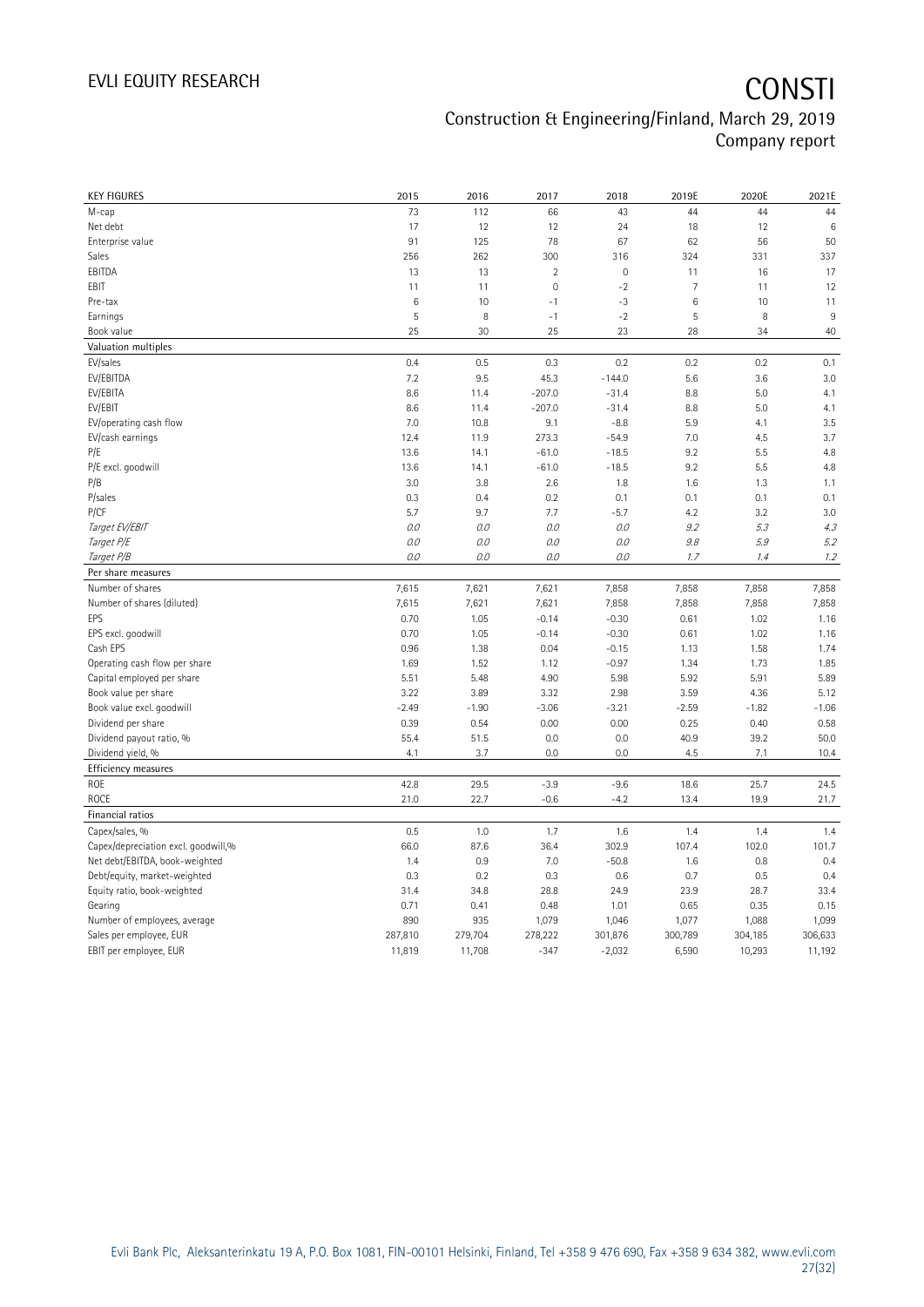COMPANY DESCRIPTION: Consti, listed on the Helsinki stock exchange in 2015, is one of the leading renovation and technical service companies in Finland. Consti has a comprehensive service offering covering technical building services, residential pipeline renovation, renovation contracting, building facade repair and maintenance, and other renovation and technical services for demanding residential and non-residential properties. Consti was established in 2008 to meet the growing need for repair and construction work.

#### INVESTMENT CASE:

| OWNERSHIP STRUCTURE                             | <b>SHARES</b> | <b>EURm</b> | 0/0  |
|-------------------------------------------------|---------------|-------------|------|
| Ilmarinen Mutual Pension Insurance Company      | 780,451       | 4.371       | 9.9% |
| Evli Finnish Small Cap Fund                     | 479,200       | 2.684       | 6.1% |
| Danske Invest Finnish Institutional Equity Fund | 425,818       | 2.385       | 5.4% |
| Korkeela Esa Sakari                             | 411,600       | 2.305       | 5.2% |
| Kivi Risto Juhani                               | 375,300       | 2.102       | 4.8% |
| OP-Finland Small Firms Fund                     | 307,977       | 1.725       | 3.9% |
| Kalervo Markku                                  | 297,900       | 1.668       | 3.8% |
| Korkeela Antti Petteri                          | 276,894       | 1.551       | 3.5% |
| Aktia Capital Investment Fund                   | 185,850       | 1.041       | 2.4% |
| Mutual Fund eQ Nordic Small Cap                 | 181,624       | 1.017       | 2.3% |
| Ten largest                                     | 3,722,614     | 20.847      | 47%  |
| Residual                                        | 4,135,653     | 23.160      | 53%  |
| Total                                           | 7,858,267     | 44.006      | 100% |

| <b>EARNINGS CALENDAR</b> |           |  |
|--------------------------|-----------|--|
| April 26, 2019           | Q1 report |  |
| July 26, 2019            | Q2 report |  |
| October 25, 2019         | Q3 report |  |
|                          |           |  |
| OTHER EVENTS             |           |  |
| April 02, 2019           | AGM       |  |
|                          |           |  |

| COMPANY MISCELLANEOUS |                                             |
|-----------------------|---------------------------------------------|
| CEO: Esa Korkeela     | Hopeatie 2, 6. krs, 00440 Helsinki, Finland |
| CFO: Joni Sorsanen    | Tel: +358 10 288 6000                       |
| IR: Ismo Heikkilä     |                                             |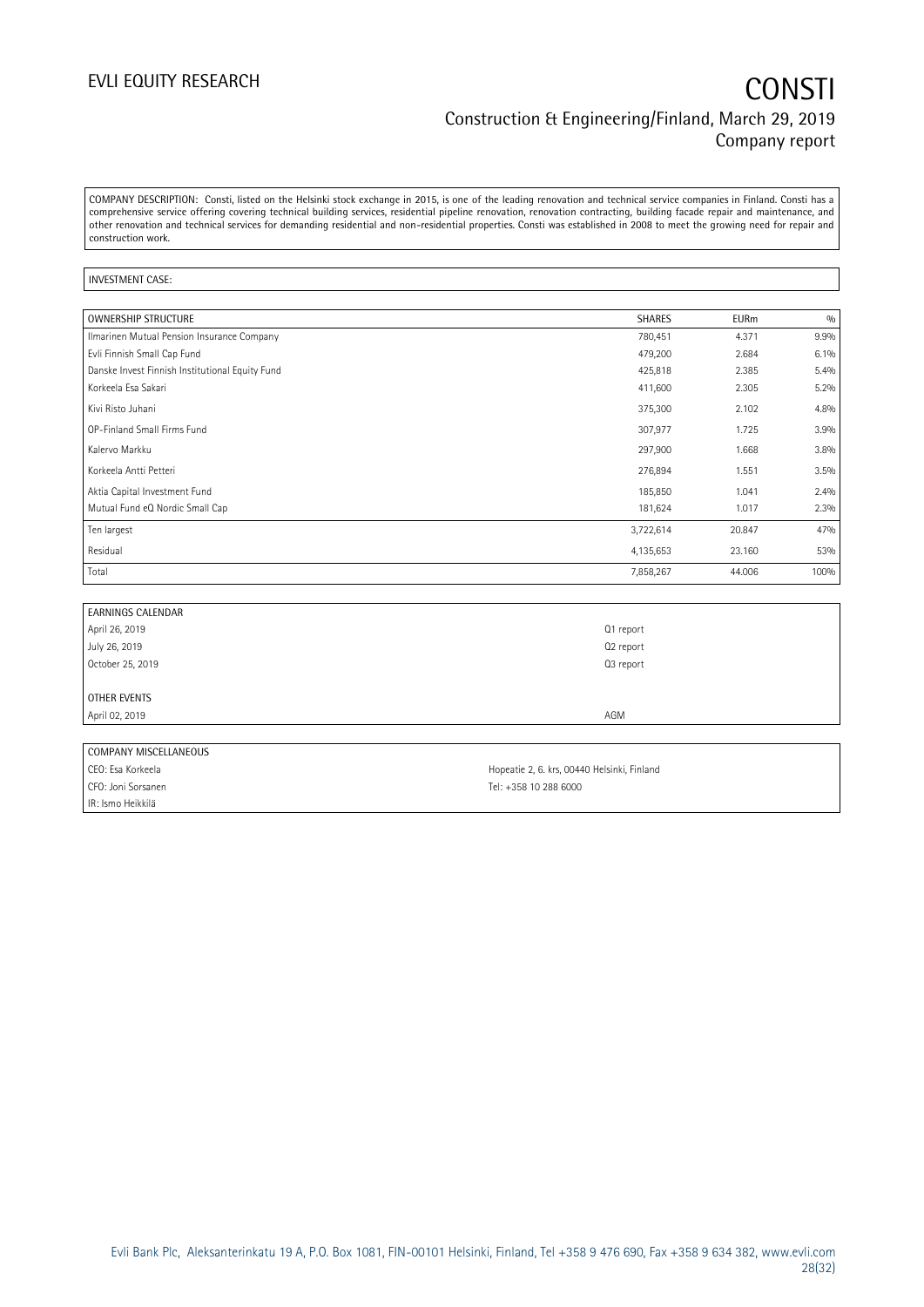DEFINITIONS

| P/E                                                                              |                                                                                                                  |  |  |  |
|----------------------------------------------------------------------------------|------------------------------------------------------------------------------------------------------------------|--|--|--|
| Price per share<br>Earnings per share                                            | EPS<br>Profit before extraordinary items and taxes<br>$-$ income taxes $+$ minority interest<br>Number of shares |  |  |  |
|                                                                                  |                                                                                                                  |  |  |  |
| P/Sales<br>Market cap<br>Sales                                                   | <b>DPS</b><br>Dividend for the financial period per share                                                        |  |  |  |
| P/BV                                                                             | <b>CEPS</b>                                                                                                      |  |  |  |
| Price per share                                                                  | Gross cash flow from operations                                                                                  |  |  |  |
| Shareholders' equity + taxed provisions per share                                | Number of shares                                                                                                 |  |  |  |
| P/CF                                                                             | EV/Share                                                                                                         |  |  |  |
| Price per share                                                                  | Enterprise value                                                                                                 |  |  |  |
| Operating cash flow per share                                                    | Number of shares                                                                                                 |  |  |  |
| EV (Enterprise value)                                                            | Sales/Share                                                                                                      |  |  |  |
| Market cap + net debt + minority interest at market value                        | Sales                                                                                                            |  |  |  |
| - share of associated companies at market value                                  | Number of shares                                                                                                 |  |  |  |
| Net debt                                                                         | EBITDA/Share                                                                                                     |  |  |  |
| Interest bearing debt - financial assets                                         | Earnings before interest, tax, depreciation and amortisation                                                     |  |  |  |
|                                                                                  | Number of shares                                                                                                 |  |  |  |
| EV/Sales                                                                         | EBIT/Share                                                                                                       |  |  |  |
| Enterprise value                                                                 | Operating profit                                                                                                 |  |  |  |
| Sales                                                                            | Number of shares                                                                                                 |  |  |  |
| EV/EBITDA                                                                        | EAFI/Share                                                                                                       |  |  |  |
| Enterprise value                                                                 | Pretax profit                                                                                                    |  |  |  |
| Earnings before interest, tax, depreciation and amortisation                     | Number of shares                                                                                                 |  |  |  |
| EV/EBIT                                                                          | Capital employed/Share                                                                                           |  |  |  |
| Enterprise value                                                                 | Total assets - non interest bearing debt                                                                         |  |  |  |
| Operating profit                                                                 | Number of shares                                                                                                 |  |  |  |
| Div yield, %                                                                     | Total assets                                                                                                     |  |  |  |
| Dividend per share                                                               | Balance sheet total                                                                                              |  |  |  |
| Price per share                                                                  |                                                                                                                  |  |  |  |
| Payout ratio, %                                                                  | Interest coverage (x)                                                                                            |  |  |  |
| <b>Total dividends</b>                                                           | Operating profit                                                                                                 |  |  |  |
| Earnings before extraordinary items and taxes - income taxes + minority interest | Financial items                                                                                                  |  |  |  |
| Net cash/Share                                                                   | Asset turnover (x)                                                                                               |  |  |  |
| Financial assets - interest bearing debt                                         | Turnover                                                                                                         |  |  |  |
| Number of shares                                                                 | Balance sheet total (average)                                                                                    |  |  |  |
| ROA, %                                                                           | Debt/Equity, %                                                                                                   |  |  |  |
| Operating profit $+$ financial income $+$ extraordinary items                    | Interest bearing debt                                                                                            |  |  |  |
| Balance sheet total - interest free short term debt                              | Shareholders' equity $+$ minority interest $+$ taxed provisions                                                  |  |  |  |
| $-$ long term advances received and accounts payable (average)                   |                                                                                                                  |  |  |  |
| ROCE, %                                                                          | Equity ratio, %                                                                                                  |  |  |  |
| Profit before extraordinary items + interest expenses + other financial costs    | Shareholders' equity + minority interest + taxed provisions                                                      |  |  |  |
| Balance sheet total - non interest bearing debt (average)                        | Total assets - interest free loans                                                                               |  |  |  |
| ROE, %                                                                           | CAGR, %                                                                                                          |  |  |  |
| Profit before extraordinary items and taxes-income taxes                         | Cumulative annual growth rate $=$ Average growth per year                                                        |  |  |  |
| Shareholders' equity + minority interest + taxed provisions (average)            |                                                                                                                  |  |  |  |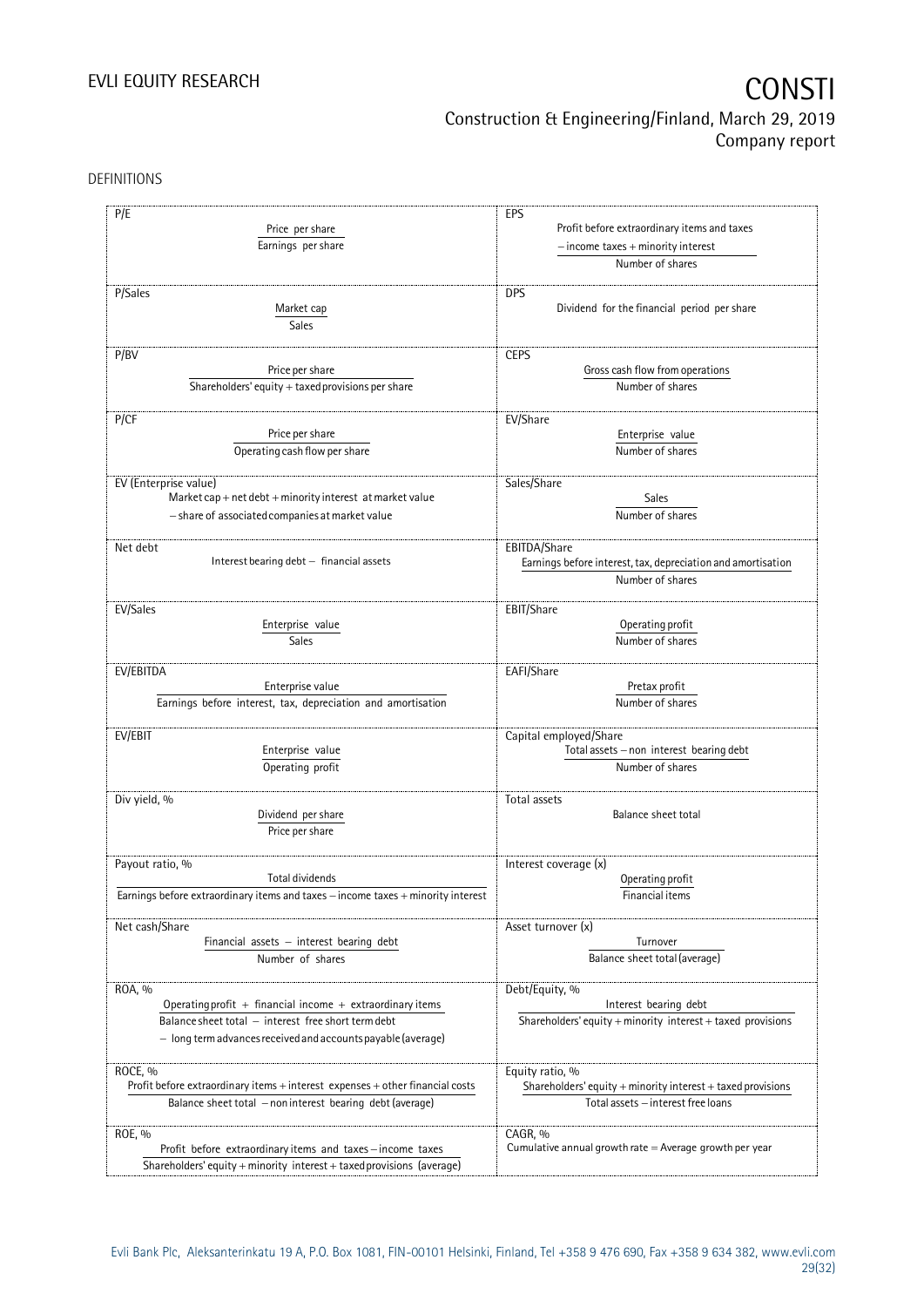#### EVLI EQUITY RESEARCH **CONSTITUTE OF A CONSTITUTE OF A CONSTITUTE OF A CONSTITUTE OF A CONSTITUTE OF A CONSTITUTE** Construction & Engineering/Finland, March 29, 2019 Company report

Important Disclosures

Evli Research Partners Plc ("ERP") uses 12-month target prices. Target prices are defined by utilizing analytical techniques based on financial theory including (but not limited to) discounted cash flow analysis and comparative valuation. The selection of valuation methods depends on different circumstances. Target prices may be altered on the basis of new information coming to light in the underlying company or changes in interest rates, changes in foreign exchange rates, other securities prices or market indices or outlook for the aforementioned factors or other factors that may change the conditions of financial markets. Recommendations and changes by analysts are available at <https://research.evli.com/JasperAllModels.action?authParam=key;461&authParam=x;G3rNagWrtf7K&authType=3> Investment recommendations are defined as follows: Target price compared to share price Recommendation<br>  $\leq -10\%$  $\langle 5, 10, 10 \rangle$  SELL<br>  $\langle 10, 10, 10 \rangle$  SELL<br>  $\langle 10, 10, 10 \rangle$  $-10 - (+10) \%$  HOL<br>  $> 10 \%$  RIJY  $> 10\%$ ERP's investment recommendation of the analyzed company is updated at least 2 timer per year. 60% 53% 50% 39% 40% 30% 20% 8% 10%  $0%$ Sell Hold Buy

The graph above shows the distribution of ERP's recommendations of companies under coverage in 1st of February 2019. If recommendation is not given, it is not mentioned here.

#### Name(s) of the analyst(s): Salokivi

This research report has been prepared by Evli Research Partners Plc ("ERP" or "Evli Research"). ERP is a subsidiary of Evli Bank Plc. Production of the investment recommendation has been concluded on 29.3.2019, 9:00. This report has been published on 29.3.2019, 9:30.

None of the analysts contributing to this report, persons under their guardianship or corporations under their control have a position in the shares of the company or related securities.

The date and time for any price of financial instruments mentioned in the recommendation refer to the previous trading day's closing price(s) unless otherwise stated in the report.

Each analyst responsible for the content of this report assures that the expressed views accurately reflect the personal views of each analyst on the covered companies and securities. Each analyst assures that (s)he has not been, nor are or will be, receiving direct or indirect compensation related to the specific recommendations or views contained in this report.

Companies in the Evli Group, affiliates or staff of companies in the Evli Group, may perform services for, solicit business from, hold long or short positions in, or otherwise be interested in the investments (including derivatives) of any company mentioned in the publication or report.

Neither ERP nor any company within the Evli Group have managed or co-managed a public offering of the company's securities during the last 12 months prior to, received compensation for investment banking services from the company during the last 12 months prior to the publication of the research report.

ERP has signed an agreement with the issuer of the financial instruments mentioned in the recommendation, which includes production of research reports. This assignment has a limited economic and financial impact on ERP and/or Evli. Under the assignment ERP performs services including, but not limited to, arranging investor meetings or –events, investor relations communication advisory and production of research material.

ERP or another company within the Evli Group does not have an agreement with the company to perform market making or liquidity providing services.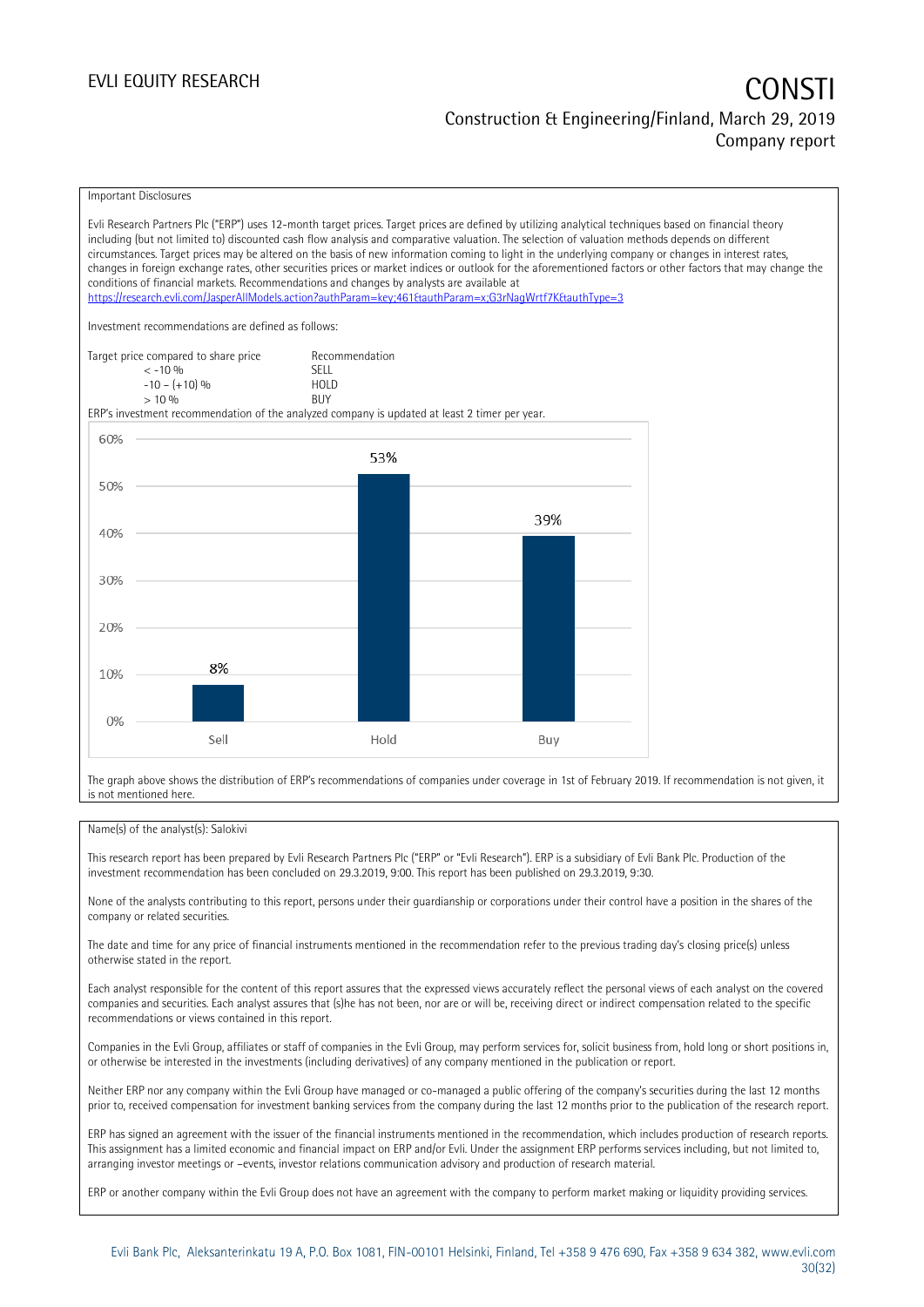#### EVLI EQUITY RESEARCH **CONSTITUTE OF A CONSTITUTE OF A CONSTITUTE OF A CONSTITUTE OF A CONSTITUTE OF A CONSTITUTE** Construction & Engineering/Finland, March 29, 2019 Company report

For the prevention and avoidance of conflicts of interests with respect to this report, there is an information barrier (Chinese wall) between Investment Research and Corporate Finance units concerning unpublished investment banking services to the company. The remuneration of the analyst(s) is not tied directly or indirectly to investment banking transactions or other services performed by Evli Bank Plc or any company within Evli Group.

This report has been disclosed to the company prior to its dissemination. The company has not made any amendments to its contents. Selected portions of the report were provided to the company for fact checking purposes only.

This report is provided and intended for informational purposes only and may not be used or considered under any circumstances as an offer to sell or buy any securities or as advice to trade any securities.

This report is based on sources ERP considers to be correct and reliable. The sources include information providers Reuters and Bloomberg, stock-exchange releases from the companies and other company news, Statistics Finland and articles in newspapers and magazines. However, ERP does not guarantee the materialization, correctness, accuracy or completeness of the information, opinions, estimates or forecasts expressed or implied in the report. In addition, circumstantial changes may have an influence on opinions and estimates presented in this report. The opinions and estimates presented are valid at the moment of their publication and they can be changed without a separate announcement. Neither ERP nor any company within the Evli Group are responsible for amending, correcting or updating any information, opinions or estimates contained in this report. Neither ERP nor any company within the Evli Group will compensate any direct or consequential loss caused by or derived from the use of the information represented in this publication.

All information published in this report is for the original recipient's private and internal use only. ERP reserves all rights to the report. No part of this publication may be reproduced or transmitted in any form or by any means, electronic, mechanical, photocopying, recording or otherwise, or stored in any retrieval system of any nature, without the written permission of ERP.

This report or its copy may not be published or distributed in Australia, Canada, Hong Kong, Japan, New Zealand, Singapore or South Africa. The publication or distribution of this report in certain other jurisdictions may also be restricted by law. Persons into whose possession this report comes are required to inform themselves about and to observe any such restrictions.

Evli Bank Plc is not registered as a broker-dealer with the U. S. Securities and Exchange Commission ("SEC"), and it and its analysts are not subject to SEC rules on securities analysts' certification as to the currency of their views reflected in the research report. Evli Bank is not a member of the Financial Industry Regulatory Authority ("FINRA"). It and its securities analysts are not subject to FINRA's rules on Communications with the Public and Research Analysts and Research Reports and the attendant requirements for fairness, balance and disclosure of potential conflicts of interest. This research report is only being offered in U.S. by Auerbach Grayson & Company, LLC (Auerbach Grayson) to Major U.S. Institutional Investors and is not available to, and should not be used by, any U.S. person or entity that is not a Major U.S. Institutional Investor. Auerbach Grayson is a broker-dealer registered with the U.S. Securities and Exchange Commission and is a member of the FINRA. U.S. entities seeking more information about any of the issuers or securities discussed in this report should contact Auerbach Grayson. The securities of non-U.S. issuers may not be registered with or subject to SEC reporting and other requirements.

ERP is not a supervised entity but its parent company Evli Bank Plc is supervised by the Finnish Financial Supervision Authority.